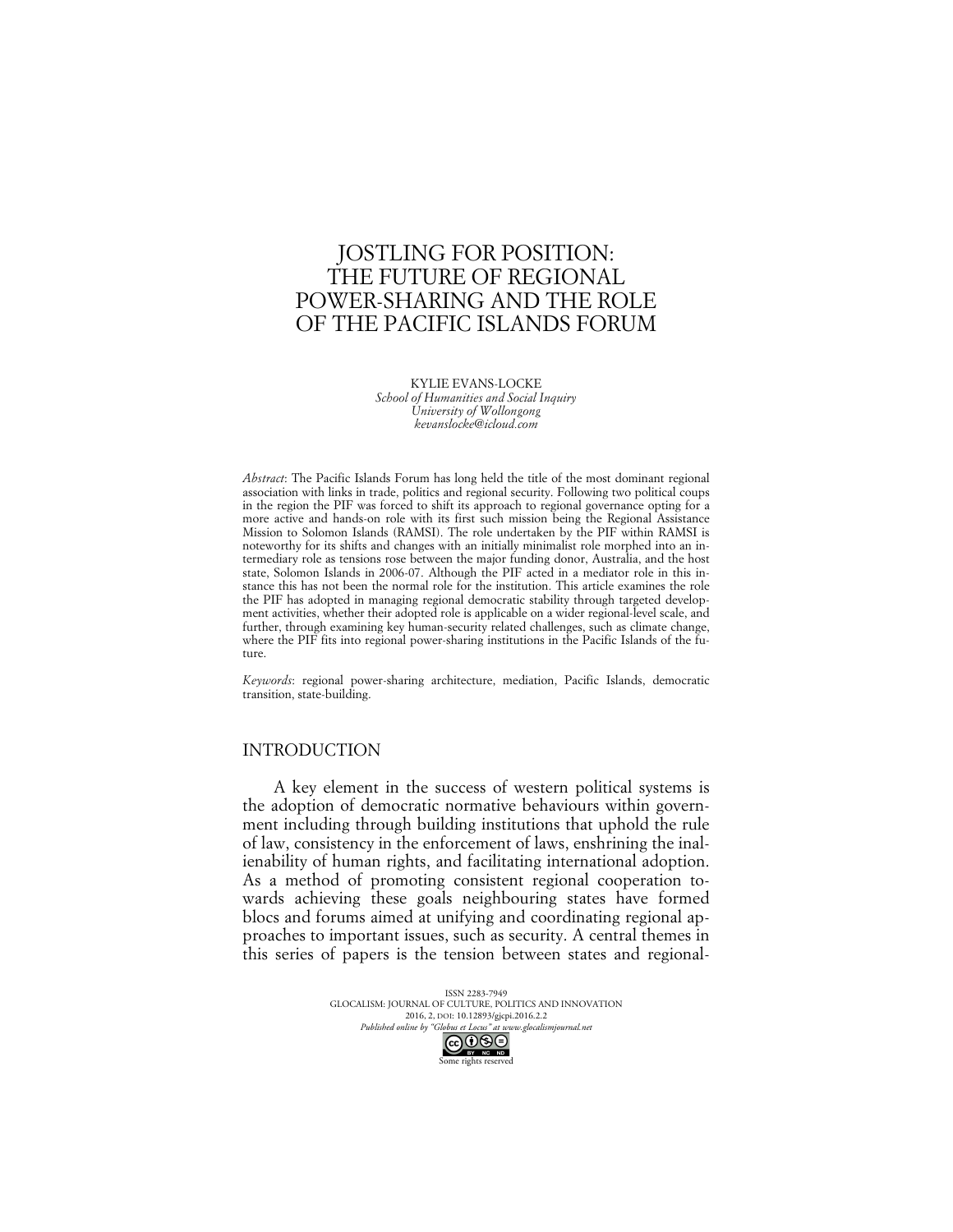level associations in the application of democratic norms, this paper will critique the difficulties associated with monitoring and managing the regional approach to rebuilding in the aftermath of civil conflict and, further, whether the forms of management have wider ramifications for regional security infrastructure. With the increasing recognition by governments that internal and external state security are intimately linked, the importance of regionallevel state associations in processes aimed at producing democratic stability, specifically in post-conflict environments has arisen. In the Pacific region there are a number of forums that have been established to bring together states to realise common goals, chief amongst these institutions is the Pacific Islands Forum (PIF). A sizeable element of the regional governance activities of the Pacific Islands Forum revolves around its UN mandated power as a regional organisation to create quasi-treaties and agreements concerning economic and political cooperation in the South Pacific region. The 2003 Regional Assistance Mission to Solomon Islands (RAMSI) was a by-product of this power, however despite its namesake status the PIF had little interaction with the Australianled mission until internal disputes in 2006-07. This paper will utilise the case study of RAMSI to analyse the modalities of regional mediation utilised by the PIF in the 2006-07 period and consequently what role this period has in explaining the PIF's future presence in regional power-sharing architecture. The paper will be split into three sections, beginning with a discussion of the PIF's role in regional development in the Pacific Islands. Secondly, the paper will document the pre and post-2007 role for the PIF in RAMSI activities, explaining the importance of the 2007 alterations shift within the wider regional power sharing infrastructure closely considering the role Australia plays in the region's political decision-making processes. Lastly, the paper will evaluate the future direction of the South Pacific's power-sharing architecture and provide insight into what role the PIF might play in meeting future security challenges.

# THE REGIONAL ROLE OF THE PIF

The PIF is an "intergovernmental regional organisation, which aims to enhance cooperation between the independent countries

> ISSN 2283-7949 GLOCALISM: JOURNAL OF CULTURE, POLITICS AND INNOVATION 2016, 2, DOI: 10.12893/gjcpi.2016.2.2<br>nline by "Globus et Locus" at www.glocalismiournal net *Published online by "Globus et Locus" at www.glocalismigues*  $\bigodot$   $\bigodot$   $\bigodot$   $\bigodot$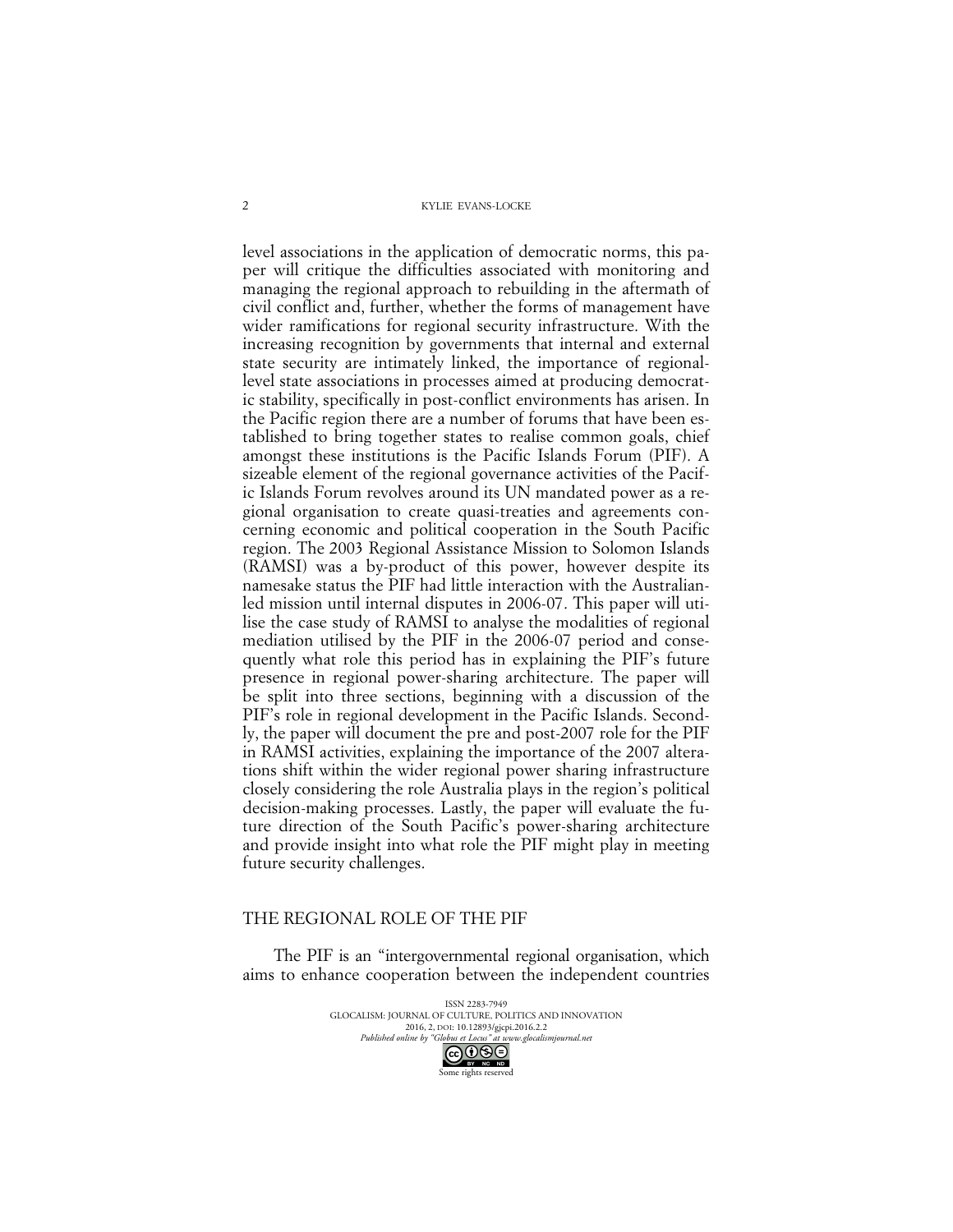of the Pacific Ocean and represent their interests" (Australian Parliament, 2010). The organisation is comprised of 16 states from throughout the South Pacific region, current members include: Australia, Cook Islands, Fiji, Kiribati, Marshall Islands, Micronesia, Nauru, Niue, New Zealand, Palau, Papua New Guinea, Samoa, Solomon Islands, Tonga, Tuvalu, and Vanuatu (PIF 2015). The current forum stems from the establishment of the South Pacific Commission in 1947, and then the South Pacific Forum itself forming in 1971, with the title changed in 2000 to the current form to better reflect the "geographic location of its members in the north and south Pacific" (PIF 2014). When viewed in comparative terms the forum was unusual as it had two developed states, Australia and New Zealand, as founding members and active contributors to the future direction of the forum likely derived from their sizeable contributions to the forum's finances (McDougall 2011: 9). Initially the forum maintained a form of non-interference in state activities and in a manner similar to the non-interference pacts made by ASEAN in 1976 (Jones 2008: 735). The then South Pacific Forum maintained a strict approach to the traditions of the region through adherence with "The Pacific Way" (Haas  $1989$ )<sup>1</sup>.

The current goals of the forum revolve around furthering economic growth and regional stability. These goals are delivered through providing policy advice and guidance to member states, which are then reinforced through regional cooperation, and integration as provided through the Leaders' decisions and the policies of the Secretariat of the Pacific Islands Forum. There are six guiding principles of forum activities: special and differential treatment, the Pacific Way, Foresight, Common heritage, Communication, and Continuous Performance (PIF 2016). The organisation of forum activities is split into three main sectors: Economic Governance; Political Governance and Security; and, Strategic Partnerships and Coordination. In order to trace the regional political role of the PIF the focus will for this article remain on the Political Governance and Security elements of the PIF's mandate, and the influence these sectors have on political power-sharing and regional decision-making.

Around the end of the 1990s members of the Pacific Islands Forum, of which Australia is the major contributor (Winder Lamborne and Vaai 2012), became concerned with the growing

> ISSN 2283-7949 GLOCALISM: JOURNAL OF CULTURE, POLITICS AND INNOVATION 2016, 2, DOI: 10.12893/gjcpi.2016.2.2<br>nline by "Globus et Locus" at www.glocalismiournal net *Published online by "Globus et Locus" at www.glocalismigues*  $\bigodot_{\text{BV}} \bigodot_{\text{NC}} \bigodot_{\text{ND}}$ Some rights reserved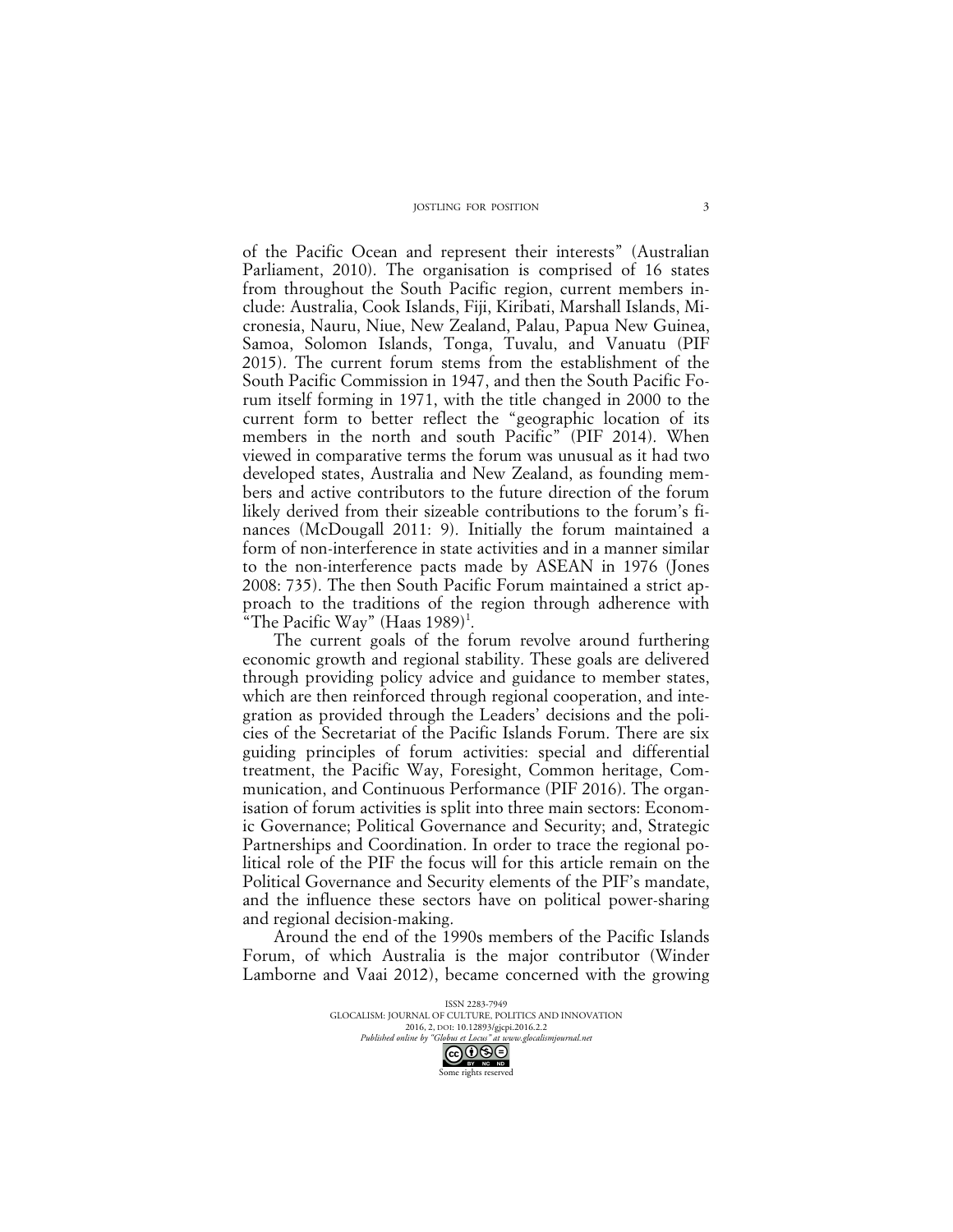instability of the South Pacific region. Shibuya stated "most major internal security issues have been ignored or avoided by the Forum" (Shibuya 2004: 112), with only four major statements on security and stability in the region throughout its history. As a move towards suggesting possible remedies for this gap the PIF created a series of agreements that began with the 1992 Honiara Declaration, followed by the 1997 Aitutaki Agreement, the 2000 Biketawa Declaration, and 2002 Nasonini Declarations. At first the agreements shied away from issues of regional security and political governance, the Honiara Agreement concerned transnational crime issues only, with mentions of drug trafficking and money laundering, although the declaration was never implemented (South Pacific Forum, para 1). The subsequent Aitutaki Agreement made incremental movements into discussions on regional security with more specific detail provided on issues of environment and transnational crime. The measures of the Aitutaki Declaration broadened the approach beyond law enforcement cooperation (Peebles 2005) towards larger regional challenges such as, amongst other things, "challenges to national integrity and independence" (Peebles 2005: 63). This shift was likely linked to the inaction of the forum in the Bougainville conflict that reflected poorly on the forum's institutional capacity and regional sovereignty capabilities. It seemed at this point the internal crises that were affecting the region during the late 1990s would be largely ignored within the Pacific Islands Forum. Reactions from the forum would not come until 2000 after the overthrow of the Chaudry government in Fiji, and the conflict in Solomon Islands. Consequently, both Australia and New Zealand governments pushed for "a strong statement and an attempt at developing guidelines to assist on internal security matters" (Shibuya 2004: 112). The regional reaction was to create the 2000 Biketawa Declaration. Biketawa came to be understood as a capstone instrument with specific focus on the ability for the Forum to undertake regional responses in times of conflict and crises, providing in 2003 an avenue for the creation of RAMSI. Biketawa demonstrated a form of recognition that the internal and external security of the state had "become increasingly interconnected" (Jones 2008: 735) and regional stability was required for internal securitization. Following the deployment of RAMSI Biketawa was later utilised as the basis for the Pacific Regional Assistance to Nauru when the

> ISSN 2283-7949 GLOCALISM: JOURNAL OF CULTURE, POLITICS AND INNOVATION 2016, 2, DOI: 10.12893/gjcpi.2016.2.2<br>nline by "Globus et Locus" at www.glocalismiournal net *Published online by "Globus et Locus" at www.glocalismigues*

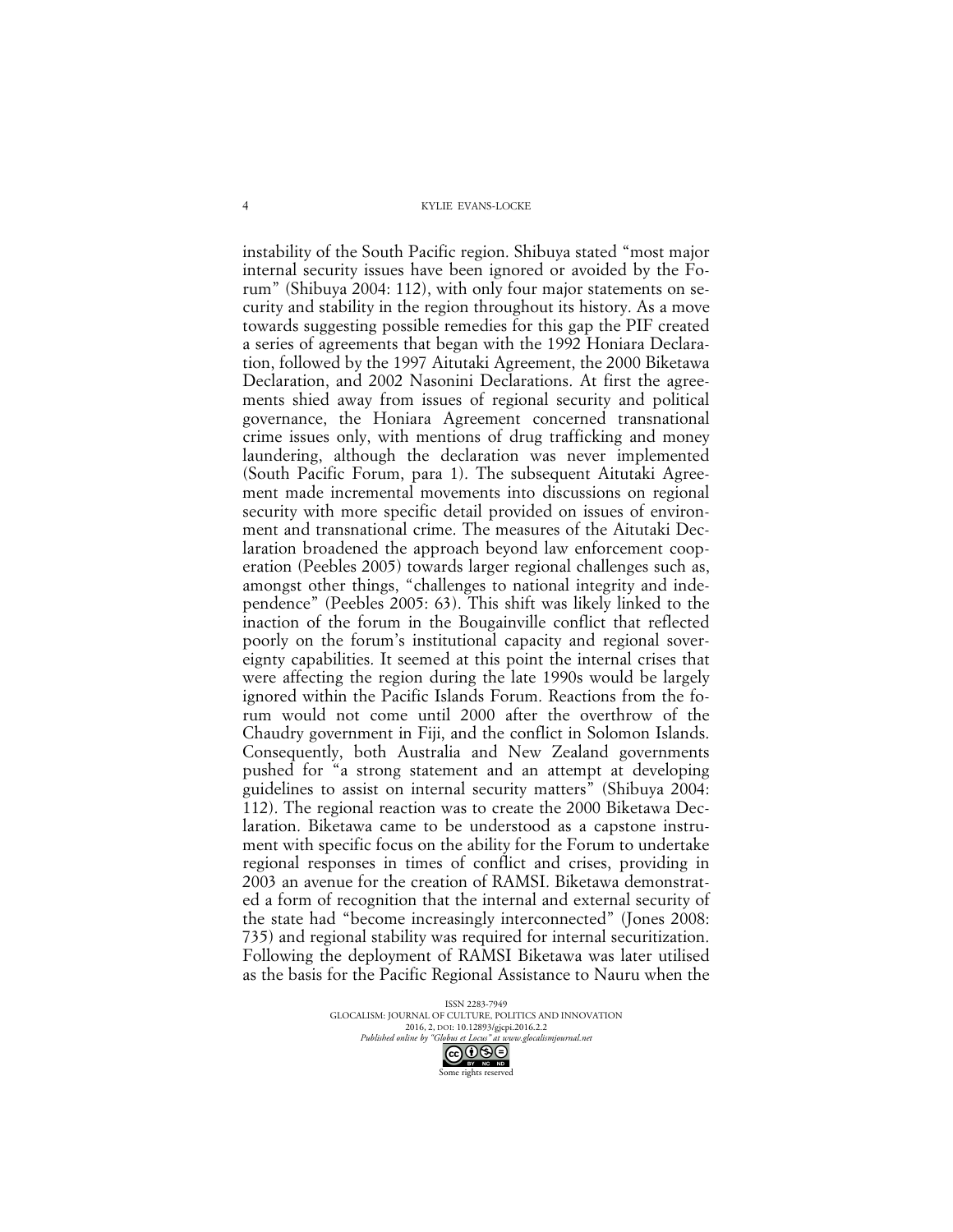state requested help with its growing national debt. The assistance given to Nauru was provided in a collaborative manner from the Forum Secretariat, AusAID and the ADB who used the in-line model to provide "expertise to assist in key governmental positions" (MFAT 2014). More recently in 2009 the Biketawa Declaration (para 2, iv) was used to sanction the then Interim Fijian Military Government under Bainimarama acting to suspend participation by the interim Fijian government in PIF events, and to preclude Fiji from benefitting from PIF-driven cooperation initiatives in order to encourage democratic elections (Markovic 2009).

The Biketawa response provided the regional architecture necessary for neighbouring states to assist in times of conflict, however responses to regional challenges differ between regional institutions. Haacke and Williams note the decision-making process involved in determining responses is a two-step system, firstly, there is the question of whether the dispute makes it onto the formal or informal agenda. Secondly, which instrument or technique will be used to manage the dispute (2009: 9). Prior to Biketawa in 2000 there was an understanding within PIF members that each state should look after its own internal disputes through domestic governance. The agreements and measures adopted through the Biketawa Declaration demonstrate a shift in the understandings of state sovereignty practiced in the South Pacific, and a movement away from more strict interpretations of the Pacific Way. The importance of economic development in the region was not lost in this agreement, although the focus of many interpretations of the Biketawa Declaration have been on its ramifications for security and governance, it also makes express mention of economic and social development. A clear justification for the movement towards a regional response to conflicts that were affecting the region was creating a form of response, or solution, The presence of an *economic* rationale behind the creation of the Biketawa Declaration, which was most prominently aimed at assisting in conflicts throughout the region, leads to questions as to the influence of larger regional partners in its creation, and raises concerns as to the level of input from smaller partners of the PIF. This is particularly evident in Annex A, wherein it is specifically stated any regional response should "discuss" measures with the authorities in the country concerned. Under this provision there is no express statement that the host state necessarily agree to the

> ISSN 2283-7949 GLOCALISM: JOURNAL OF CULTURE, POLITICS AND INNOVATION 2016, 2, DOI: 10.12893/gjcpi.2016.2.2<br>nline by "Globus et Locus" at www.glocalismiournal net *Published online by "Globus et Locus" at www.glocalismigues*

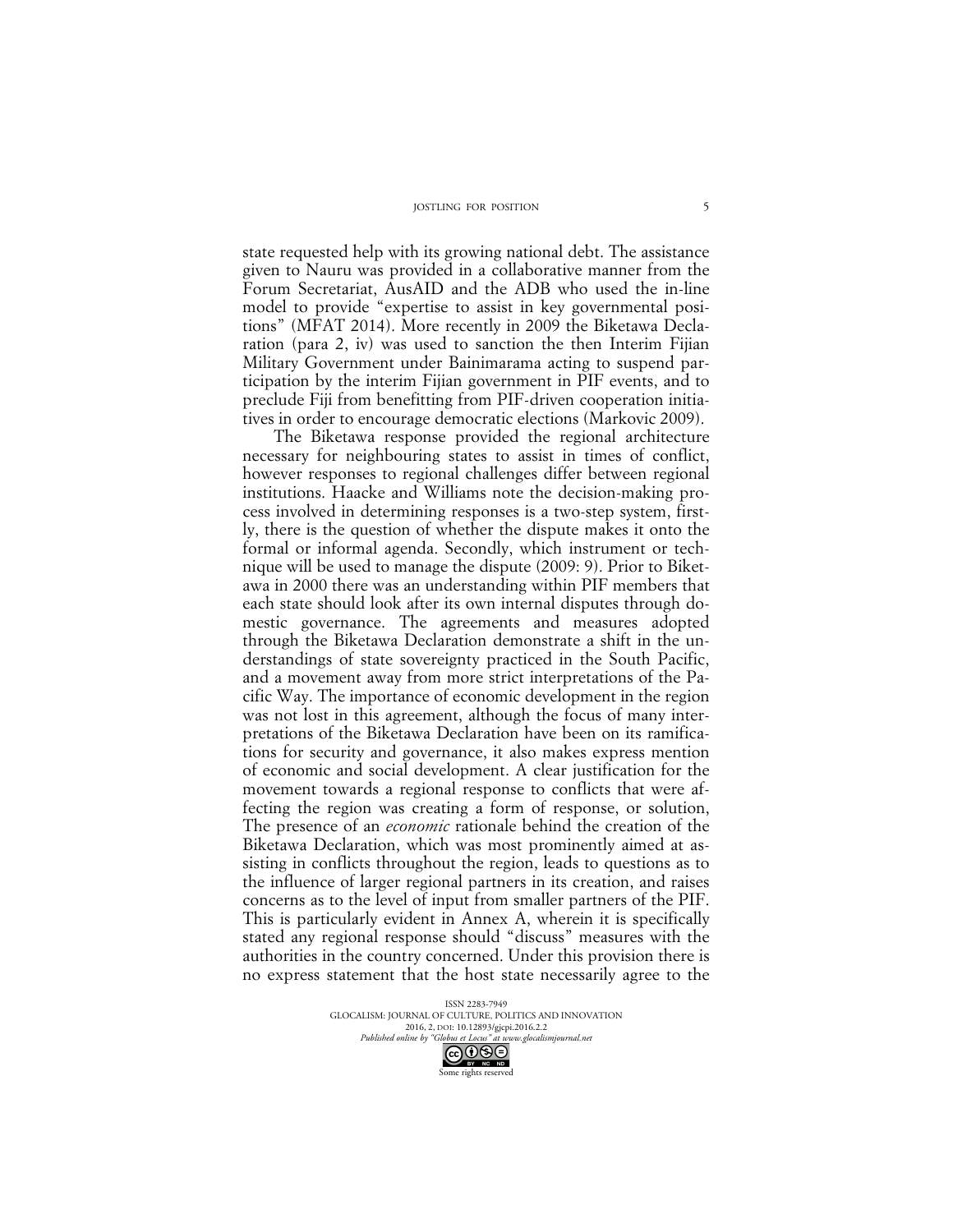measures, a later provision in Annex A states there must be "a sufficient degree of consensus on the resolutions by those that have to implement them" including local players, donor-states and outside agencies. A wide interpretation of this agreement signals conflict-prone states may have a minimalist role in responses to internal conflict undertaken within their own borders, a narrower interpretation of the provisions may point towards a form of process-design that moves away from government authorities and towards more local-level participation. Either way, Biketawa's construction and application provides insight into the transformation of Pacific states' democratic systems, illustrating the creation of a meaningful point of reference for South-Pacific interstate political responsibility. The role of a regulatory structure need not extend to entire responsibility for a particular decision for it to be useful, as is seen in Asia with ASEAN, and NATO in Europe. Although the PIF is a useful point of reference when examining political responsibility in the region, its authority does not subsume the responsibilities or impact of middle power states such as Australia. As Haacke and Williams have stated regional arrangements may have a "local hegemon or a state that is perceived to harbour hegemonic ambitions" (Haacke and Williams 2009: 6) such as in the case of Australia and the PIF. In this vein academics have argued Australia views the Pacific Islands region in three distinct ways: as a threat, an opportunity and as a special responsibility (See Schultz 2014; Wallis 2012). Australia's dominance in the region is particularly evident in the case of RAMSI wherein the host state, and the PIF, provided little guidance in the design of the Solomon Islands response that was predominantly constructed by Australian Government representatives (Evans 2015).

# THE REGIONAL ASSISTANCE MISSION TO SOLOMON ISLANDS

The specific decision to assist in Solomon Islands was quick, however the political context that facilitated the intervention was both long and drawn out. Australia had previously been asked twice to assist with the emerging, and then more serious, conflict in Solomon Islands. Although the conflict itself could not be called a major international incident and did not gain large inter-

> ISSN 2283-7949 GLOCALISM: JOURNAL OF CULTURE, POLITICS AND INNOVATION 2016, 2, DOI: 10.12893/gjcpi.2016.2.2<br>nline by "Globus et Locus" at www.glocalismiournal net *Published online by "Globus et Locus" at www.glocalismigues*  $\bigodot_{\text{BV}} \bigodot_{\text{NC}} \bigodot_{\text{ND}}$

Some rights reserved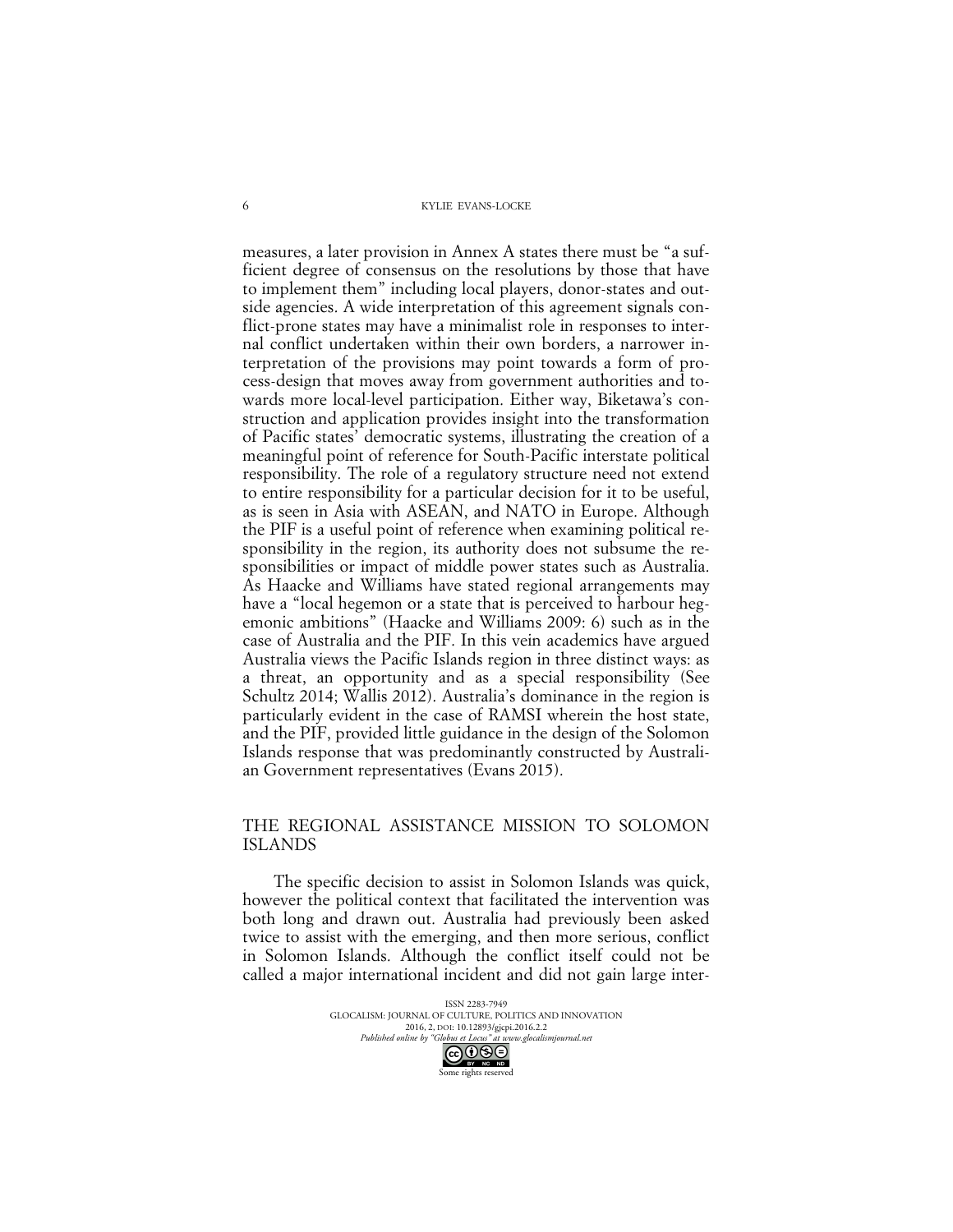national recognition having a relatively low casualty rate of around 200 people, although a conservative estimate of the amount of displaced Malaitans sits at well over 20,000 people (see Allen 2013: 43). After the failed Townsville Peace Agreement the state institutions descended into political chaos with the government losing control of the legitimate use of force through the police, and the ability to provide basic services (Braithwaite, Dinnen, Allen, Braithwaite and Charlesworth 2010). On announcing Australia was entering Solomon Islands PM Howard began promoting the notion of "pooled regional governance" in the weeks following the announcement the PIF also announced a "major regional overhaul of regional arrangements" (Fry 2005; 90). Outwardly, according to the then Foreign Minister Alexander Downer Australia intervened in Solomon Islands on 23 July 2003 because we were the "only ones that could" (Downer 2013). In an interview with the writer Downer cited the chief concern driving the intervention as the potential "contagion" risk the internal conflict of Solomon Islands presented for Australian and regional security, stating it was considered unacceptable for conflict to spread to Papua New Guinea and the newly peaceful Bougainville (Downer 2013).

The early days of RAMSI, under the tutelage of the first Special Coordinator Nick Warner, passed with quick law and order based wins with swift movements towards the state securitization through the surrender of key self-proclaimed warlords Harold Keke, and Jimmi "Rasta" Lusibea, the respective leaders of the Guadalcanal Revolutionary Army, and the Malaitan Eagle Force. In addition, the mission quickly restored basic law and order to the capital, Honiara, and was able to present a visceral centrepiece for this win via a public showing, and burning, of the 2000 guns collected from Honiara and surrounding provinces (Frewen 2013).

By 2006, three years after the initial deployment of RAMSI, the mission had shifted gears into the government strengthening section of the mission which was characterised by RAMSI personnel taking on in-line positions in Solomon Islands government with aims to speed the rebuilding of state strength. This position relied, importantly, on the ability of the largely Australian force, to impart their own knowledge of governmental processes and systems – gained in general from the Australian context – to Sol-

> ISSN 2283-7949 GLOCALISM: JOURNAL OF CULTURE, POLITICS AND INNOVATION 2016, 2, DOI: 10.12893/gjcpi.2016.2.2<br>nline by "Globus et Locus" at www.glocalismiournal net *Published online by "Globus et Locus" at www.glocalismigues*  $\bigodot_{\text{BV}} \bigodot_{\text{NC}} \bigodot_{\text{ND}}$

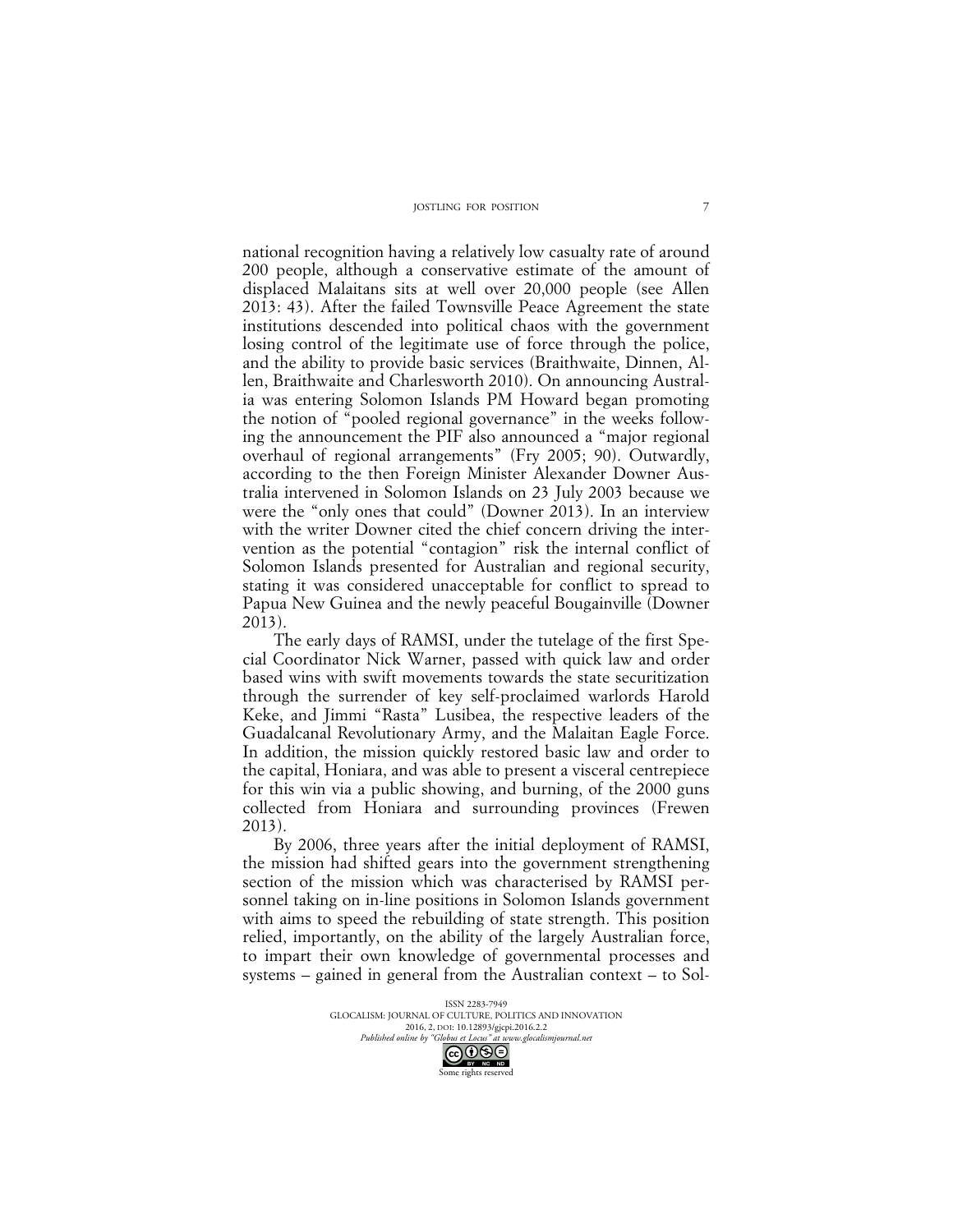omon Islander staff. The methodology utilised by RAMSI in this strengthening mission was heavily criticised by Solomon Islands government during the Prime Ministership of Manasseh Sogavare (Dobell 2007a; Unknown 2007). High amongst Sogavare's concerns was the fact that Australians were undertaking the roles of Solomon Islanders, and consequently RAMSI was seen to be acting as a parallel government in Solomon Islands (Nanau 2008: 151-53). The Australian Federal government did not react well to criticism from the Sogavare government with the Australian government expressing sentiments that Solomon Islands was being somewhat ungrateful for the expensive assistance being provided by Australia (McDougall 2006). The diplomatic rows that had developed during the 2006-7 period brought about a shift in the type of international relations practiced between Australia and Solomon Islands. Until this point the Pacific Islands Forum had kept a relatively low profile in the activities of RAMSI, so despite the PIF being the official patron of RAMSI it was largely an Australian-led and financed intervention (See Hayward-Jones 2014). Channels of communication between Australia and SIG were frayed and this was exacerbated by international altercations between high-ranking Australian and Solomon Islands representatives, such as Patterson Oti representing RAMSI as a neo-colonist mission in the United Nations General Assembly (STO 2007), and the open letter from Foreign Minister Alexander Downer to the Solomon Islands people criticising the actions of the Sogavare government (Dobell 2007b). The heavy influence of Australia in RAMSI did not stop following the diplomatic stoushes of this period, rather the lines of strategic communication between Australia and RAMSI, and separately, the Pacific Islands Forum, RAMSI and SIG came to be seen as requiring alteration. The methods that would eventually be utilised by RAMSI, Australia and Solomon Islands to regulate and control this international diplomatic dispute would require active assistance from an intermediary, the Pacific Islands Forum.

### THE SHIFTING ROLE OF THE PIF

In the aftermath of the 2006-07 rocky patch RAMSI was placed under increasing scrutiny, with a number of reviews of

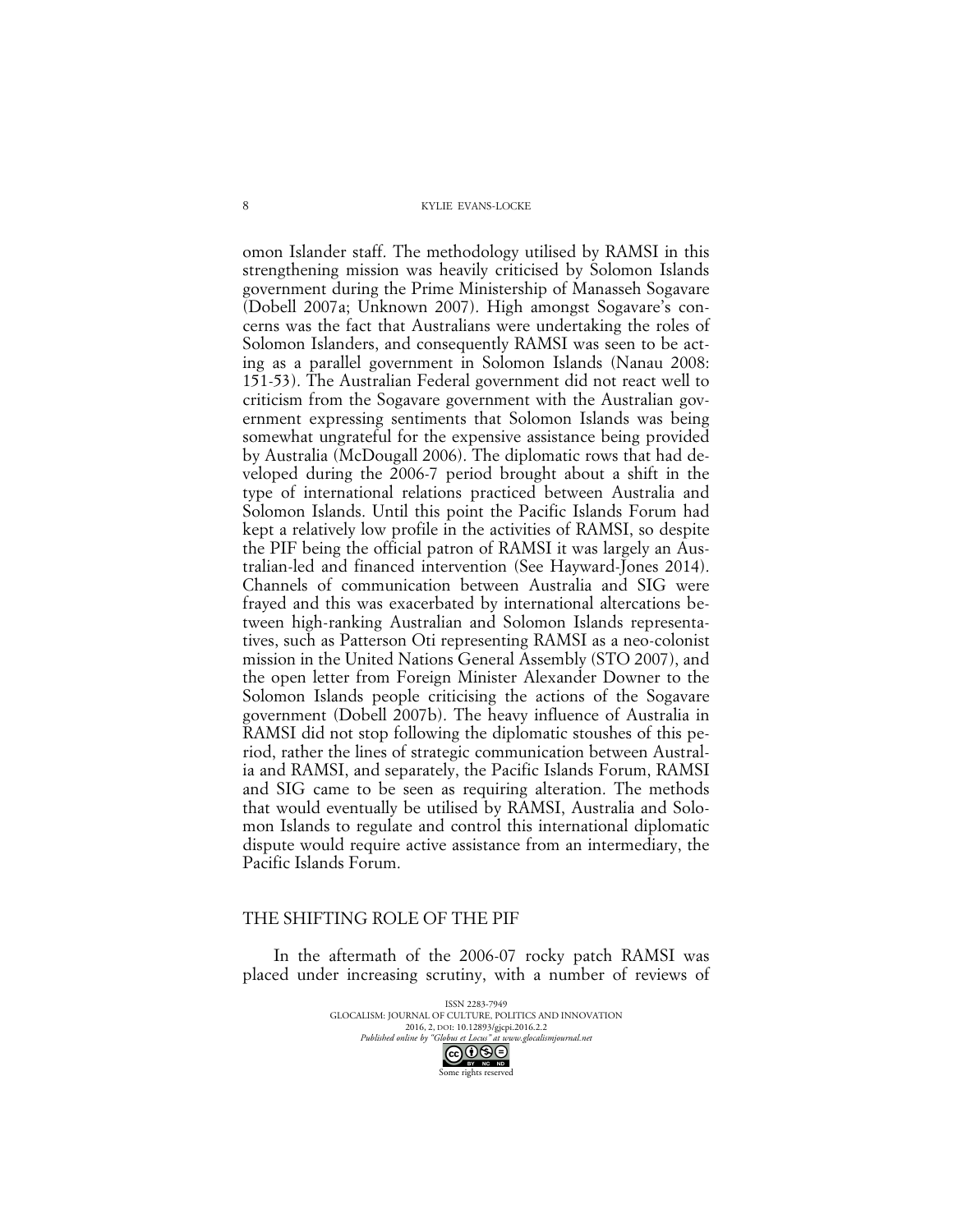RAMSI's programs and activities being undertaken during the supervision of Special Coordinator Tim George (2007-2009). Prior to 2006 RAMSI had reported to the PIF for an Annual Performance Report that dealt with the activities of the mission, the objectives for the coming year, and the performance of RAMSI programs. RAMSI's reporting to the PIF was (prior to 2007) a fairly routine practice and not one upon which the Special Coordinators placed too much emphasis (Warner 2012). As relations between RAMSI and SIG became unworkable it became obvious that a mediator was necessary to move the intervention forward and avoid the expulsion of the RAMSI from Solomon Islands. Mediation between members of regional organisations is fairly common, with numerous examples in Africa through the work of the Panel of the Wise working as part of the African Union (Vines 2013: 98). Although this process is not uniform across all regional institutions, as ASEAN has shied away from this approach instead opting in most cases that members deal with issues between themselves, unless there is a possibility for disrupting regional peace, as was the case in 2008 during the spat about the listing of Preah Vihear as a World Heritage site when ASEAN facilitated a diplomatic solution through establishing a contact group (Haacke and Williams 2009: 11). The Shanghai Cooperation Organisation adopts yet another approach to member-based disputes positioning itself as "a unique diplomatic platform for regional confidence building" (Haacke and Williams 2009: 12) with its role more aligned with consultation through extended dialogue between partners, aimed at wider aims of building regional norms. Interestingly although the PIF adopted the mediation approach with RAMSI this is not its usual approach for disputes between members, it is generally more in the vein of the ASEAN-style diplomatic approach to problem solving leaving them to negotiate between themselves. In cases where the PIF has stepped in such as in 2009 with the expulsion of Fiji from the PIF this step centred on concerns for the democratic integrity of Fiji, specifically Banimarama's illegal removal of a lawfully elected parliament (Poling 2015).

> ISSN 2283-7949 GLOCALISM: JOURNAL OF CULTURE, POLITICS AND INNOVATION 2016, 2, DOI: 10.12893/gjcpi.2016.2.2<br>nline by "Globus et Locus" at www.glocalismiournal net

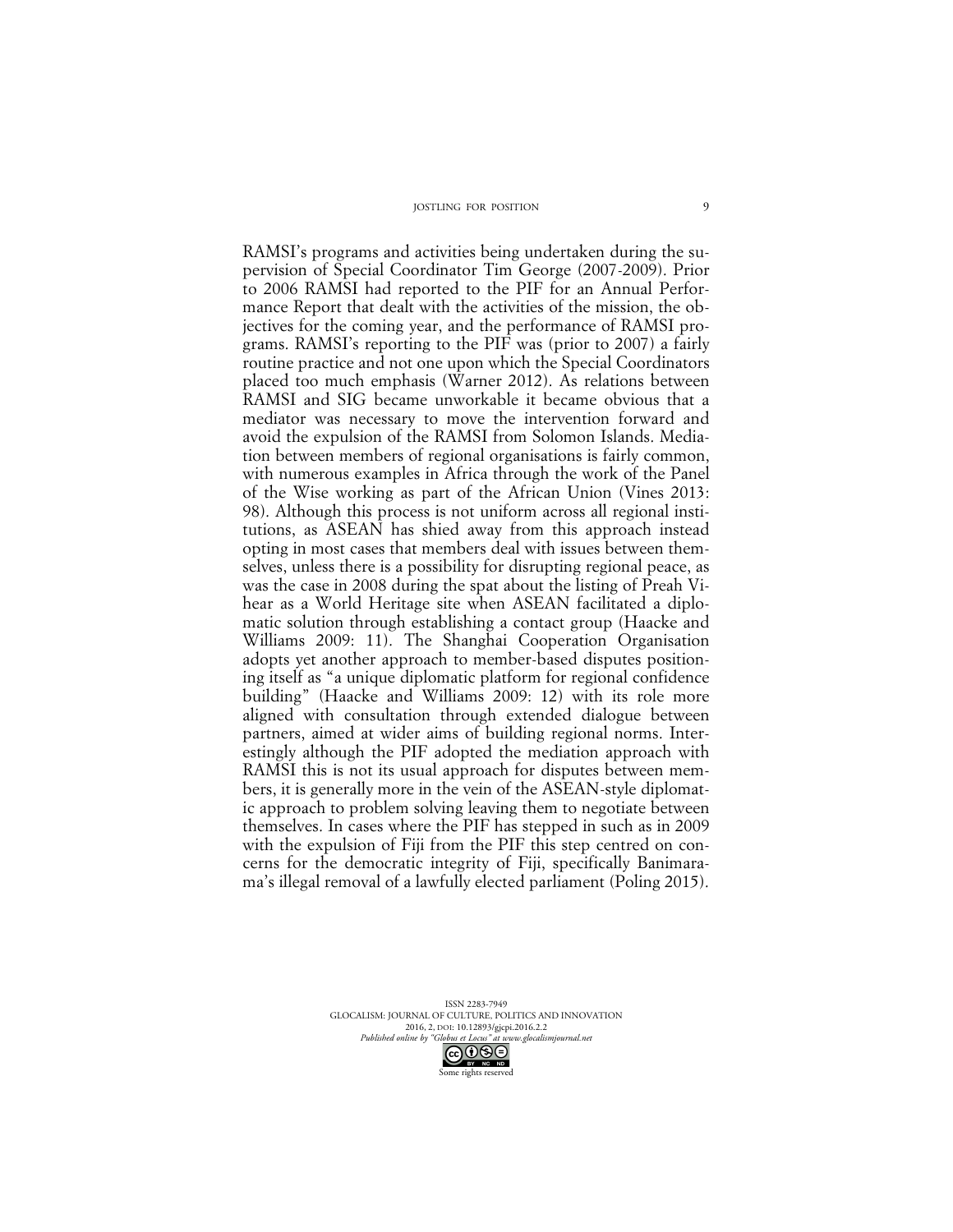### MEDIATION BETWEEN FORUM MEMBERS

The most significant shift in the role of the PIF in relation to RAMSI came in 2007 when the Sogavare Government requested the PIF conduct a review of RAMSI. The PIF Taskforce Review was undertaken from April to June 2007 with the remit to make "substantive recommendations across a broad range of RAMSI activities and future operations" (Charles-Jones 2011). The review team constituted three members: Secretary to the Forum Peter Forau; the former Foreign Minister of Fiji Mr Kaliopate Tavola; and, former New Zealand diplomat, Mr Neil Waters<sup>2</sup>. Later during Phase 2 of the review Waters would be accompanied by a team from the PIF Secretariat wherein the taskforce visited six provinces and the Honiara City Council to gauge thoughts on RAMSI activities (Solomon Times 2007) and finally, debriefing sessions with major stakeholders such as PM Sogavare (ECM 2008). The areas of focus for the review included: sovereignty issues; the regional character of RAMSI; establishing a new oversight committee for RAMSI; an exit strategy; and, establishing a clear demarcation between AusAID and RAMSI (PIF Taskforce 2007; 3). Interestingly an important element of the PIF RAMSI Review included submissions from citizens, interest groups and private organisations with the express interest of collating a wider examination of views on RAMSI. This community consultation is significant as it demonstrates a movement towards greater public ownership of the processes of government, ensuring a form of public legitimacy was attached to both the results of the review and its terms of reference.

The results of the review involved a more active role for the PIF in maintaining open lines of communication between the SIG and RAMSI, along with the PIF adopting a more informed perspective on the progress of the mission (ECM 2008). The PIF would, as other regional organisations have in the past, mediate differences of opinion between two of its member states to ensure regional stability and to guide RAMSI through delicate issues of political responsibility and state sovereignty. The inclusion of a mediating role for the PIF is not new and has been noted in statements from the Secretary-General of the UN (PIFS 2011) concerning the continued value of the relationship between the UN and the PIF. However, the 2012 PIF Review questioned the

> ISSN 2283-7949 GLOCALISM: JOURNAL OF CULTURE, POLITICS AND INNOVATION 2016, 2, DOI: 10.12893/gjcpi.2016.2.2<br>nline by "Globus et Locus" at www.glocalismiournal net *Published online by "Globus et Locus" at www.glocalismigues*

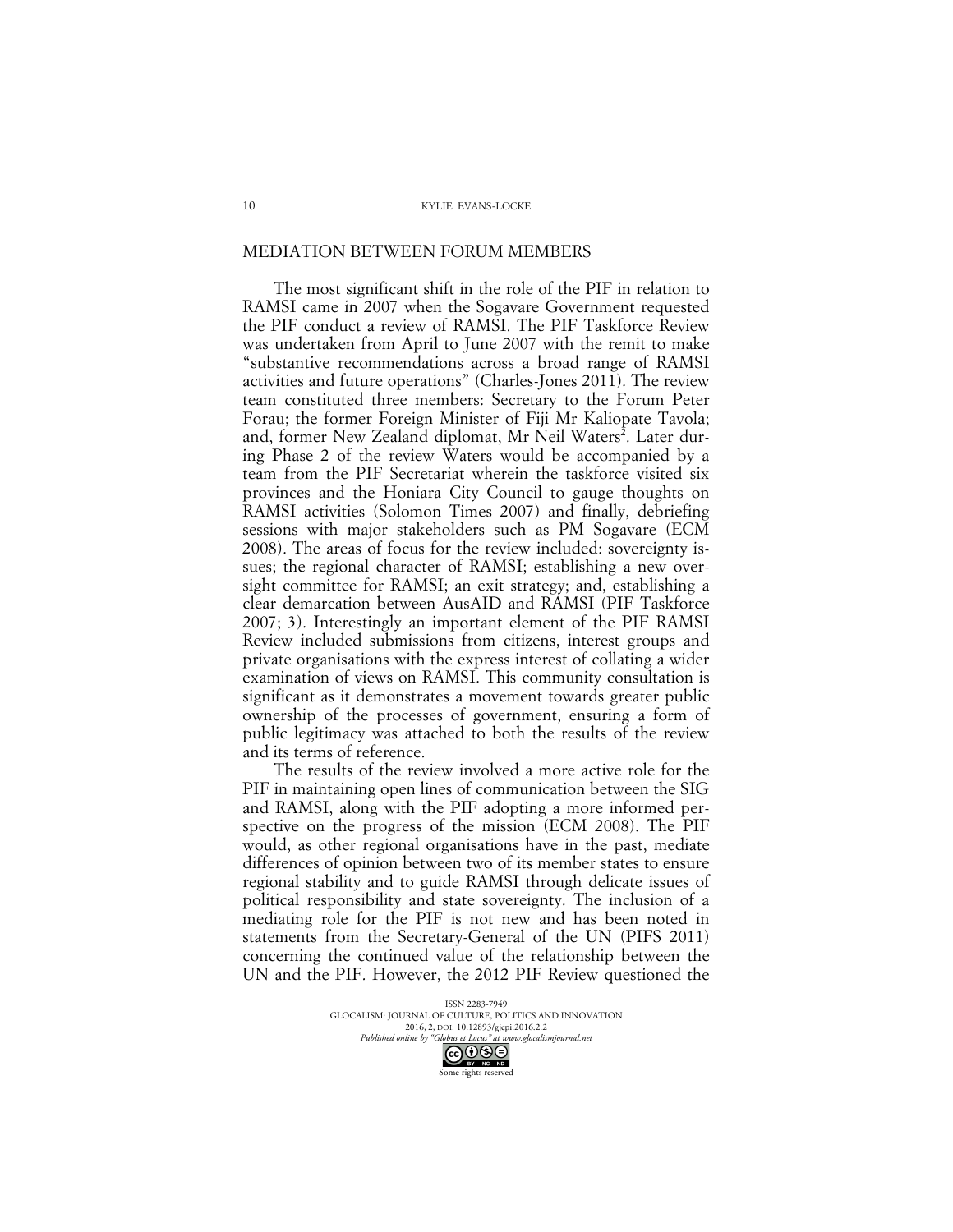authority of internal forum mediation processes questioning the authority of Forum Officials Committee members when acting as mediators or filters concerning which issues progressed onto the forum agenda (Winder Lambourne and Vaai 2012: 46).

As a result of the PIF Review of RAMSI in 2007 the Pacific Islands Forum Leaders agreed to establish the Enhanced Consultative Mechanism (ECM), with the first meetings held in February 2008. The purpose of the ECM was to "facilitate the work of RAMSI as a high level reference group, representative of RAMSI's regional character, to discuss the broad policy directions of RAMSI and its progress" (Pacific Islands Secretariat 2014). The extended roles of the ECM were to report six-monthly to the Forum Ministerial Standing Committee (FMSC), acting as a secondary level of governance for the activities of RAMSI that could not be dealt with by the Triumvirate (SIG, RAMSI and PIF) (SIG 2008: 4). One of the key pieces of advice to emerge from the PIF Review was that SIG felt the lines of state sovereignty were being blurred as a result of a lack of communication between RAMSI and SIG, stating "the question of sovereignty was raised in situations where the SIG felt that it was not in control of developments under RAMSI operations" (ECM 2008). The recommended "fix" for this issue was enhanced consultation between the two parties. It was later noted by Solomon Islands Minister for Foreign Affairs and Trade, Hon. William Haomae that the purpose of the ECM was "very important for achieving the objective and goals of RAMSI… and more significantly for better realisation of these goals" (PIF 2008). The establishment of the ECM could be interpreted as a form of more permanent mediation by the PIF between SIG and RAMSI ensuring transparency in communication and activities.

Following the second meeting of the ECM, then Secretary General of the PIF Greg Urwin stated:

Since the first meeting of this Enhanced Consultative Mechanism in February, the relationship between Solomon Islands Government and RAMSI has continued to strengthen. Some of the issues that were causing some uneasiness in the partnership are now being addressed (Solomon Times 2007a).

Amongst the additional steps taken as a result of the 2007 PIF Taskforce Review was the enhancement of formal and infor-

> ISSN 2283-7949 GLOCALISM: JOURNAL OF CULTURE, POLITICS AND INNOVATION 2016, 2, DOI: 10.12893/gjcpi.2016.2.2<br>nline by "Globus et Locus" at www.glocalismiournal.net *Published online by "Globus et Locus" at www.glocalismigues*  $\bigodot_{\text{BV}} \bigodot_{\text{NC}} \bigodot_{\text{ND}}$

Some rights reserved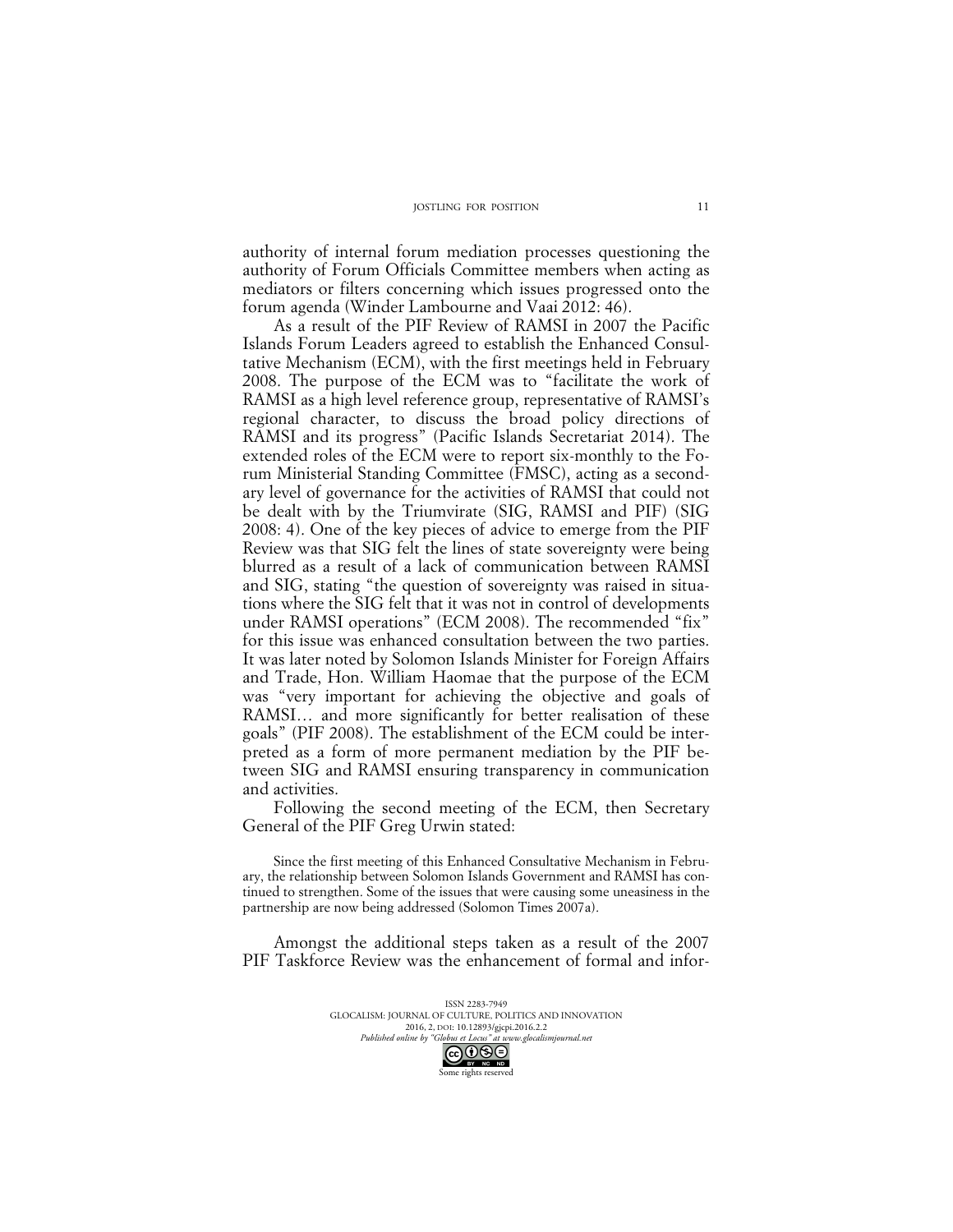mal levels of communication between RAMSI and SIG. In addition to the formal step of inserting the ECM into the communication processes between parties, there were also informal means adopted including the appointment of two political appointees. The two political appointments were of a Government Special Envoy to RAMSI, Michael Maina, and a Pacific Islands Forum Representative to Solomon Islands, Lase Korovala. The expectation from these appointees was they would improve and open lines of communication on current and future developments in RAMSI between SIG, RAMSI and Australia. The then Special Coordinator stated in a personal interview conducted for this research that the response for the "stresses and strains" that existed between RAMSI and SIG was "a lot of new ways of engaging" and "a lot more involvement from the Forum countries, both formally and informally" (George 2013). George noted the active involvement of Korovala in the communication between RAMSI, SIG and PIF greatly assisted in the latter stages of his tenure in Solomon Islands (2008-09). George further placed a large debt of gratitude to the role of the Pacific Islands Forum Review team in providing the impetus for both the involvement of the two new PIF appointees, and the evolution of the ECM in ensuring open lines of communication between RAMSI and the SIG (George 2013). George's statements demonstrate the importance of the PIF's role as intermediary through the PIF Taskforce Review, and as mediator in its newer role through the processes of the ECM.

The events of 2007 in Solomon Islands cannot be accurately reported without explaining the political leadership fluctuations for it was not merely the actions of the PIF that cleared the road for RAMSI. During 2007 the political leadership and constitutional validity of Solomon Islands' government oscillated dramatically between Manessah Sogavare, often represented as "an evil overlord of a Banana Republic" (Moore 2008: 496) and external pressures from Australia and New Zealand concerning challenges to what they understood as weaknesses in state stability brought on by actions of SIG political leadership. Although Sogavare was not liked in the media or Australian diplomatic circles, Moore argues Sogavare was an intelligent leader with "calculated policy" which permitted him to accrue "more political power than any other Melanesian leader has ever possessed" (2008: 496-7). Moore goes on to suggest that Sogavare's accumulation of political clout

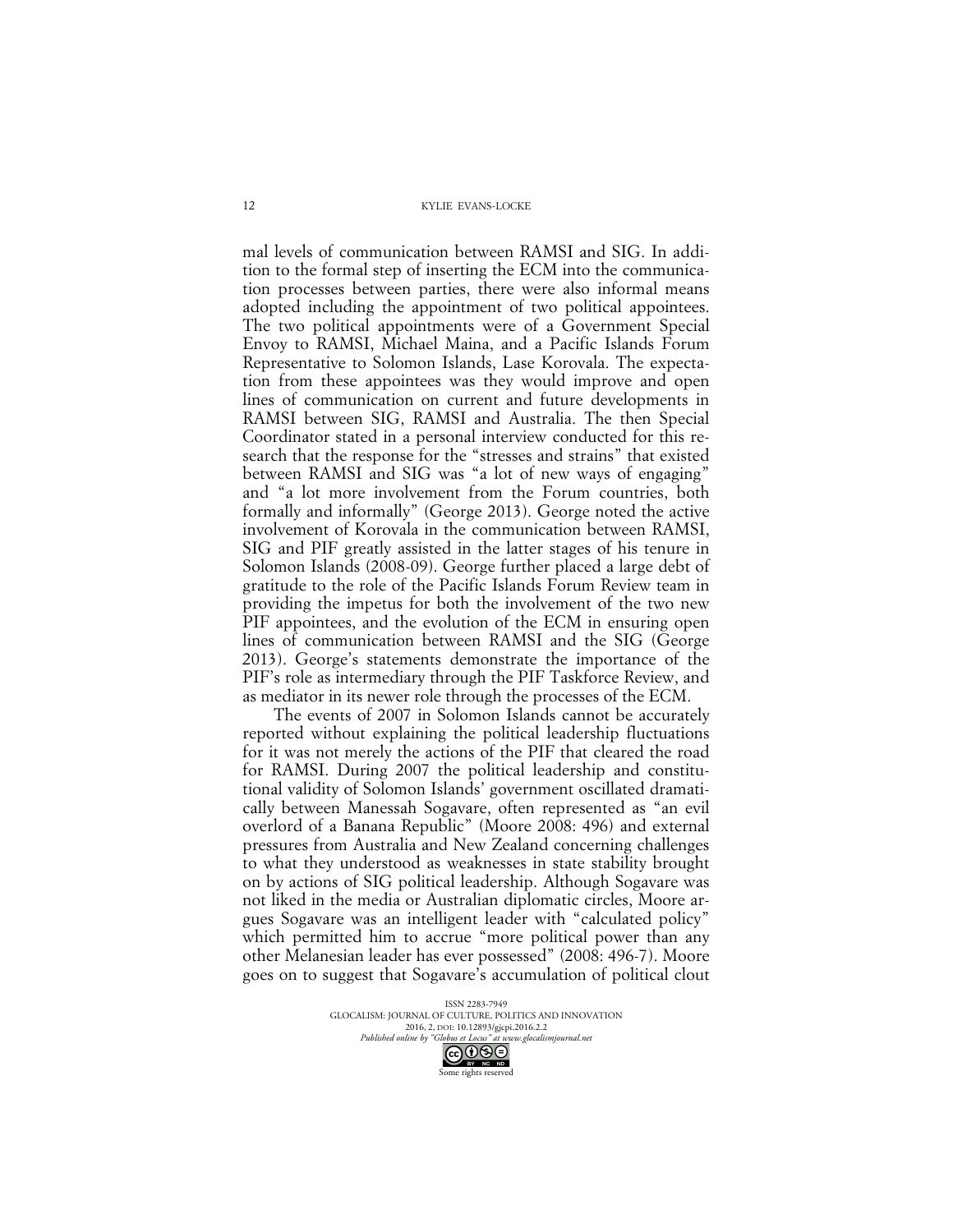was accomplished via a shrewd utilization of particular political situations to control key positions in the judiciary, and the Sogavare government's movement towards a two-thirds majority of the unicameral parliament signalled the possibility the government might have the ability make changes to the constitution. To be precise the danger of Sogavare's political power was he had already overruled the constitution on a number of occasions during his second term in government (Martin 2007), so further changes to the democratic nature of government through its structures and processes were worrying for international onlookers. To break this situation down, Sogavare's government presented dangers to several areas of the rule of law including: notions of parliamentary balance; the division of power between the judiciary and executive branches of government due to selected appointments of the Attorney-General, Solicitor-General, and the Director of Public Prosecutions; and possibly, a shift in Solomon Islands' wider democratic system via moving away from the colonial legacy of the Westminster system towards an untested, though possibly more Melanesian, alternative. Whether this shift in the political systems of Solomon Islands would have happened or not the continuation of such a style of government would have brought a less democratic Solomon Islands. Thus, the check on national control represented in the December 2007 no-confidence motion, and subsequent insertion of Dr Derek Sikua as PM of Solomon Islands on 20 December 2007 was viewed with promise in Australia (Jones 2007). Given the political circumstances of 2007 the insertion of the PIF as a mediator in the dispute between RAMSI, Australia, and SIG may have had consequences that reached far beyond the boundaries of RAMSI activities and into regional-level security concerns such as maintaining democratic balance and regional stability for the recovering South-Pacific region.

## THE PIF'S REGIONAL UTILITY VALUE

Acting within its role as a regional intergovernmental organisation the PIF has publicly stated a key goal of the forum is to ensure positive relationships between its forum members. As part of this goal it was in the best interests of the PIF to ensure that Australia, its largest contributor, and Solomon Islands, another forum

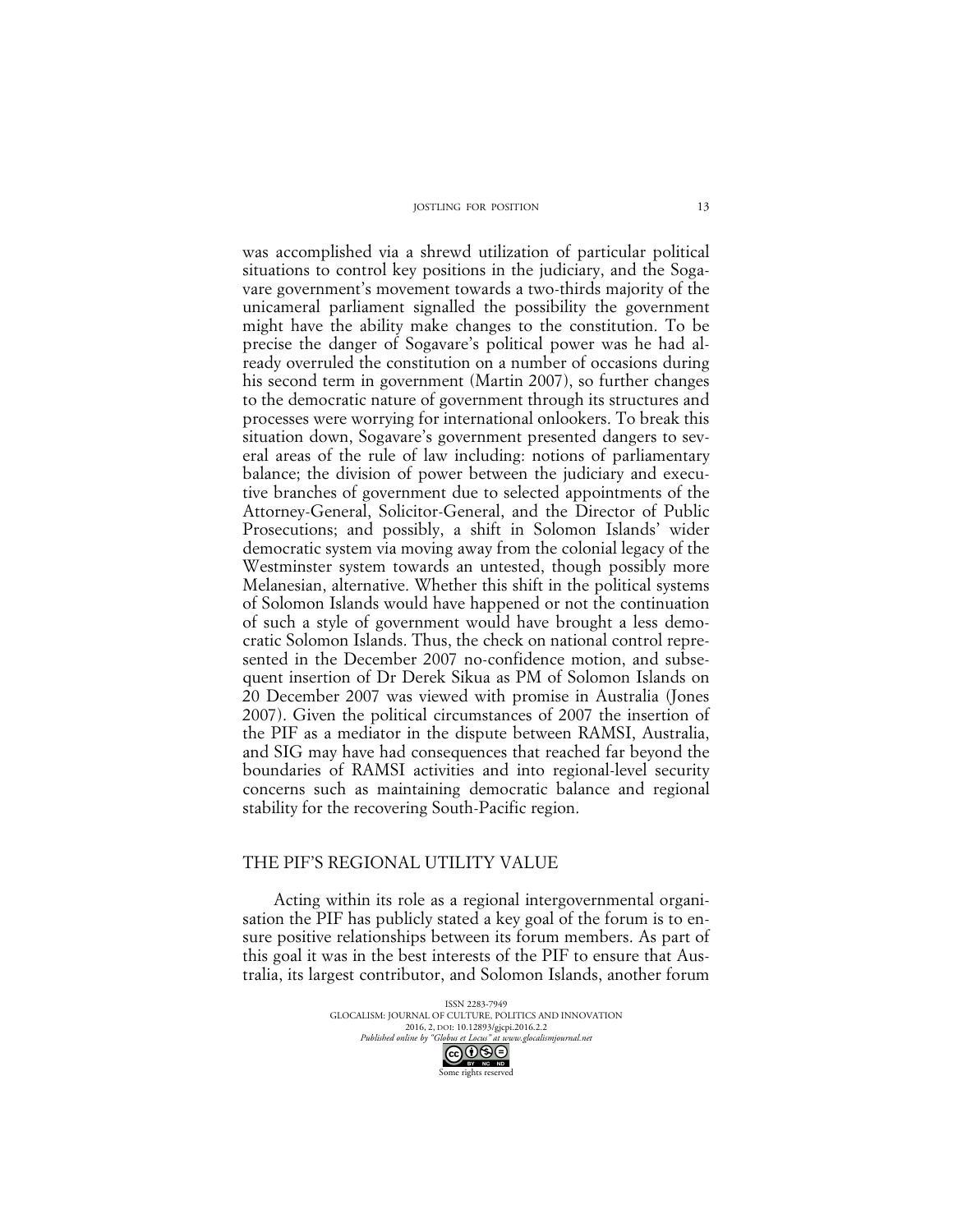member, reconstruct their relationship in the 2006-07 period. Following the diplomatic disputes, and findings of the PIF Taskforce Review, the nature of the PIF's role in RAMSI was forced to change from a neutral bystander to a mediation role geared towards opening and maintaining lines of communication between Solomon Islands Government and RAMSI, with the overall objective of continuing RAMSI's programs in Solomon Islands. Forms of alternate dispute resolution feature heavily in the histories of Pacific Island countries (See Hassall 2005), hence, the use of a form of mediation to resolve conflict in this situation fits with traditional modern DR approaches and as a facet of the wider peacebuilding projects. In the case presented the PIF played an intermediary role wherein it was able to redefine the boundaries of RAMSI, AusAID, SIG and regional partners, in doing so there was a corresponding strengthening and redefining in levels of political responsibility between the state, regional partners and the forum. In stating this it must be noted that although ADR features heavily in Pacific cultures express mention in the mission and vision of the PIF is scant with vague mentions of mediation-type interactions through statements relating to providing assistance, support and quality interactions between members (PIFS 2016).

At the time the ECM began its function was to smooth waters between RAMSI (and the major partner Australia) and Solomon Islands Government during a period of tensions. The situation between SIG and RAMSI shifted dramatically in the years following the implementation of the formal and informal recommendations of the PIF Taskforce. A major issue to emerge from the PIF Taskforce Review was the possibility of amending the Facilitation of Assistance Act that governs the behaviours of RAMSI in Solomon Islands. In the aftermath of the report it was decided the Facilitation Act would not be amended. In efforts to rectify the lack of positional clarity concerning RAMSI's roles and duties in the rebuilding process the Partnership Agreement was agreed upon in 2009. The aim of this agreement was to provide targets, goals, and as a consequence further definition for the roles and direction of RAMSI in Solomon Islands (SIG RAMSI 2009: 4). However the agreement revolved around a matrix or checklist, of sorts, whose main objective appeared more geared towards an exit strategy with countable objectives as opposed to a form of qualitative measurement for RAMSI's progress. As part of the fieldwork for

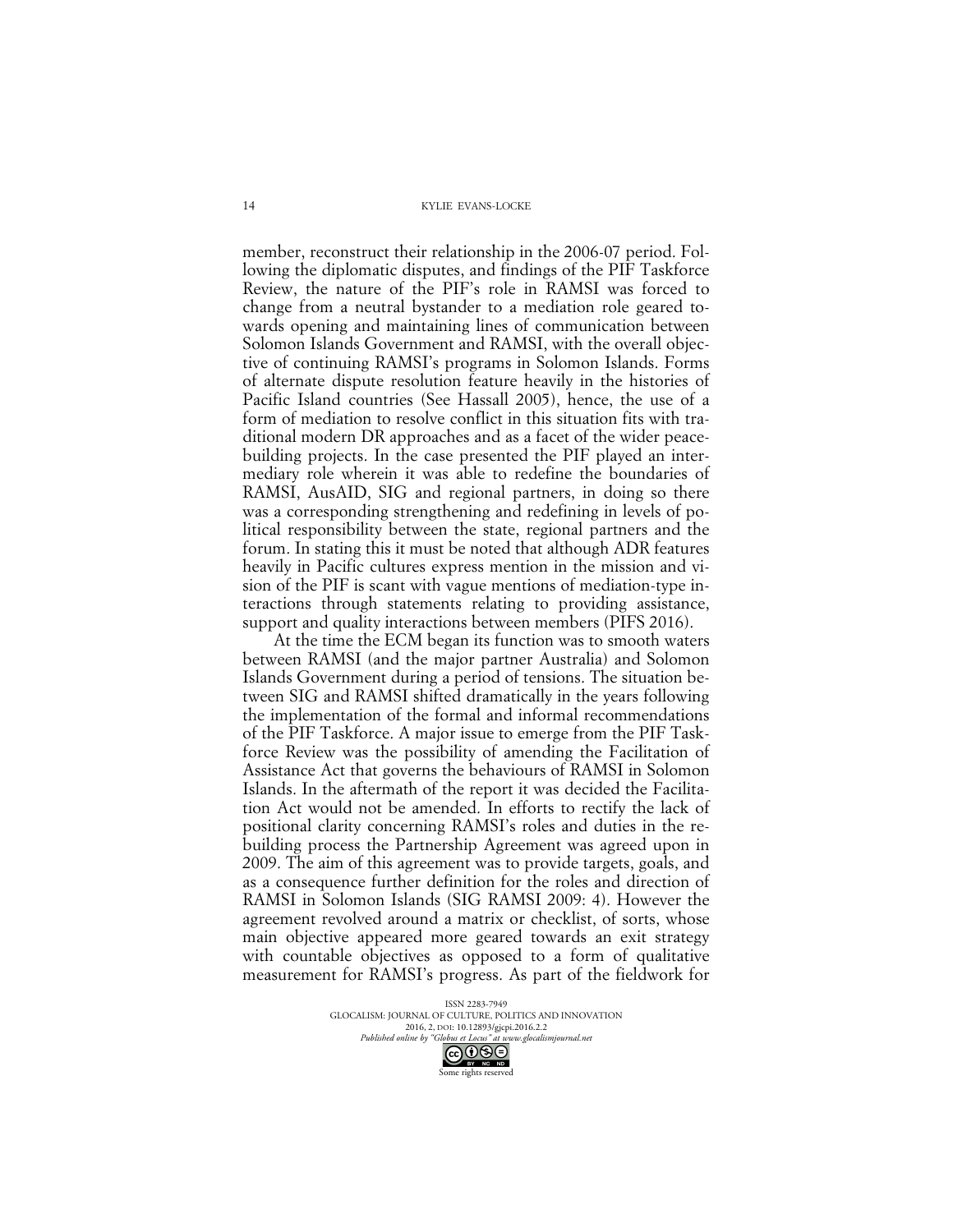this research prior RAMSI Special Coordinator James Batley stated the movements towards the emergence of this document had begun as early as his own tenure in Solomon Islands from 2004- 2006 (Batley 2012). Given the dates presented by Batley it would then seem likely a form of transitional movement existed prior to the RAMSI Review with objectives aimed at creating specific criteria to assess the activities of the mission and, specifically, the achievements of the Machinery of Governance element of RAMSI. However, the 2009 SIG-RAMSI Agreement should not be solely attributed to PIF dispute resolution, nor to the RAMSI Review, rather likely represents a logical evolution in RAMSI's peace-state-building mandate geared towards exiting Solomon Islands and minimising regional (Australian) aid expenditures.

Given the nominal changes that were brought about as a direct consequence of the increased PIF role in RAMSI it is questionable whether the active reporting that existed between RAMSI/SIG through the guidance of the ECM provided more than an additional level of checks and balances for the activities of the mission. Although on the one hand the ECM, along with other informal measures improvements, may have provided a more regional character to the mission the actual funding of the mission remained thoroughly Australian owned. In this way although the "character', generally understood as being comprised of the participating personnel of the mission, may be slightly more regional with representations from Fiji specifically, the large proportion of the personnel that undertook the work of RAMSI's activities were either Australian or New Zealand, in addition, the personnel contributions of other Pacific states were also paid for by Australia (Hayward-Jones 2014). An alternate perspective in interpreting the shift in the PIF's role in RAMSI may be less derived from the actual numbers of participating personnel provided through the auspices of the regional organisation and more directly relational to levels of transparency in RAMSI's activities, specifically the amount of overlap between Australian foreign policy objectives and RAMSI's activities. As such, the real contribution the shift in PIF involvement had on RAMSI was ensuring the lines of communication remained open between SIG and RAMSI/Australia. The mediation performed by the PIF during the conflicting "stresses and strains" of the 2006-2007 period cooled with the removal of Sogavare and the subsequent insertion of Dr Derek

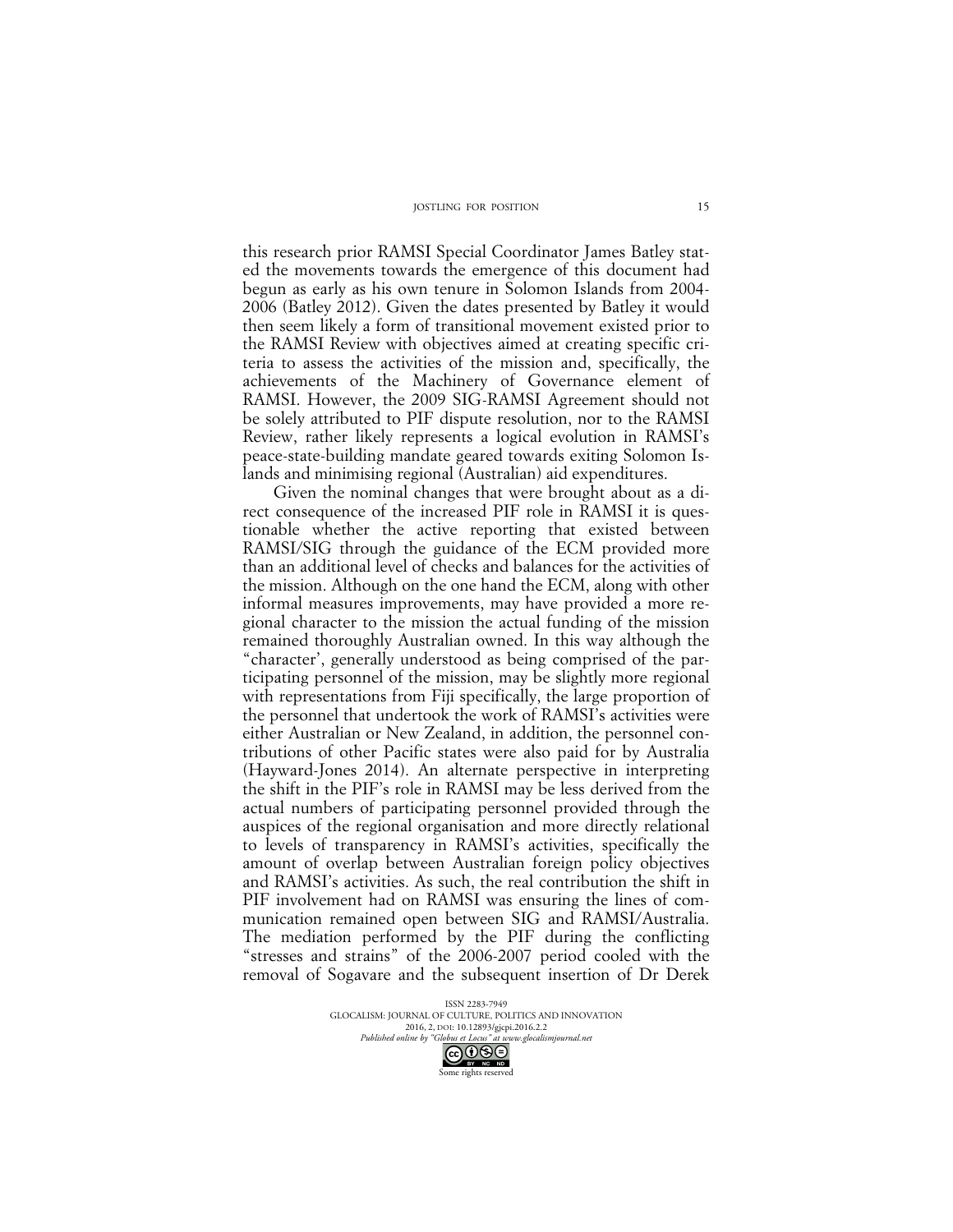Sikua as Prime Minister. It is unquestionable that Sogavare was a key figure in critically challenging RAMSI's activities and methods. However, the PM's critique is not without warrant, in fact, there is some credibility to the PM's concerns as during the 2006- 07 period large numbers of in-line personnel performing the decisions of government were RAMSI foreign nationals, hence could have been construed as acting without the direct approval of the people and SIG (see Nanau 2008). In this respect the quasitreaties governing RAMSI did not actively engage with, or thoroughly consider, the effects of large numbers of personnel within the state's public administration, thus, the sovereignty of Solomon Islands government may have appeared to be undermined by the direct approval permitted for in-line RAMSI personnel. The PIF Review stated Sogavare's concerns were driven by blurred lines of communication, although later scholars have widened the scope of issues involved beyond blurred communication pointing towards problematic western political assumptions being imposed on Solomon Islands regarding the constituent elements of politics and governance (Moore 2008), and a lack of public input into MP decision-making processes (Corbett and Wood 2013). The distancing of western assumptions and evaluative standards from localised political realities along with minimal communication between MPs and their constituents speaks less to the action of RAMSI and more to the ideology of state-building. Indeed one of the key reasons that RAMSI was deployed was to assist in strengthening the processes of governance itself.

At base level the tension between the activities of RAMSI and the role of SIG comes back to a very important issue regarding the performance of one of the guiding RAMSI principles, partnership. RAMSI, SIG and PIF engaged in a partnership relationship driven by a desire to rebuild the institutions of state to ensure wider regional stability. During the period of highest active assistance (2003-2007) the relationship between RAMSI and SIG became strained, due in large part to the perceived connection between Australian foreign policy objectives (and funding) and the activities of RAMSI. The role of the PIF during this period was to act as a circuit breaker between Australia and Solomon Islands, essentially mediating a conflict between a forum sponsored mission and forum members. Acting as a mediator, the PIF's most active role was as a regional point of contact for resolving an inter-

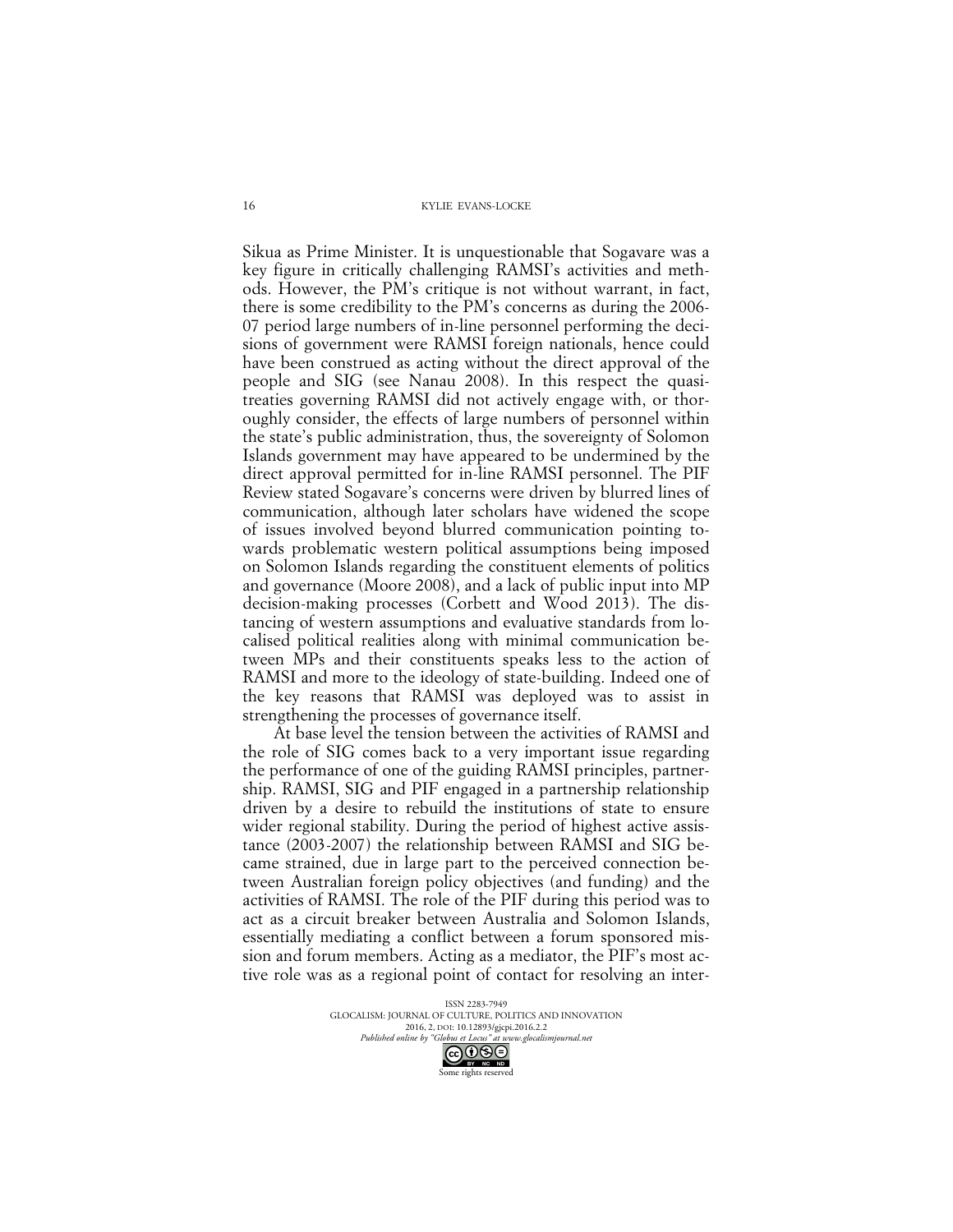state dispute concerning activities of a regionally-sanctioned security mission. In providing an alternative dispute resolution mechanism the PIF assisted in maintaining rule of law in Solomon Islands and in wider processes of regional stabilization. In the years since 2007 a number of other regional institutions have emerged and others have grown in power, however it remains questionable if their power will ever usurp that of the PIF.

# THE RELEVANCE OF POWER-SHARING ALTERNATIVES IN PACIFIC ISLANDS

Thus far this article has focussed on state security which tends centralise the importance of border management and effective political systems, however the 2009 UN General Assembly's Resolution 64 explained that climate change may also have implications for security (UN General Assembly 2009). Thus to consider the largest future challenges to PIF dominance in the region we must move beyond civil conflict and consider the management and coordination processes relevant to the governance of climate change (Umemura 2015). Pacific Island states have been amongst the first to feel the effects of climate change with prominent examples in Tuvalu's sea level rises becoming the international symbol of climate change at the Copenhagen climate conference in 2009 (Maas and Carius 2012), and Kiribati's climate-change driven land purchase from Fiji in 2014 (Caramel 2014). A central concern for the PIF's dominance in climate-related issues has been the decision by Pacific Islands' states to unite with other Small Island Developing States (SIDS) in the 44-member Alliance of Small Island States (AOSIS). This organisation has been utilised as the first point of contact for the UN climate change negotiation effectively excluding the PIF from high-level international climate change negotiations and isolating their regional power in this area to the auspices of the Pacific Plan. When this decision is taken alongside the recommendations of the 2012 and 2013 PIF Reviews it seems clear that significant reforms are necessary for the PIF to remain relevant, raising concerns for the continued usefulness of the forum for the region (Tarte 2014: 312-313).

Dealing firstly with the regional shift to align with the AOSIS, this decision must be taken in its international context, the AOSIS

> ISSN 2283-7949 GLOCALISM: JOURNAL OF CULTURE, POLITICS AND INNOVATION 2016, 2, DOI: 10.12893/gjcpi.2016.2.2<br>nline by "Globus et Locus" at www.glocalismiournal.net *Published online by "Globus et Locus" at www.glocalismigues*

Some rights reserved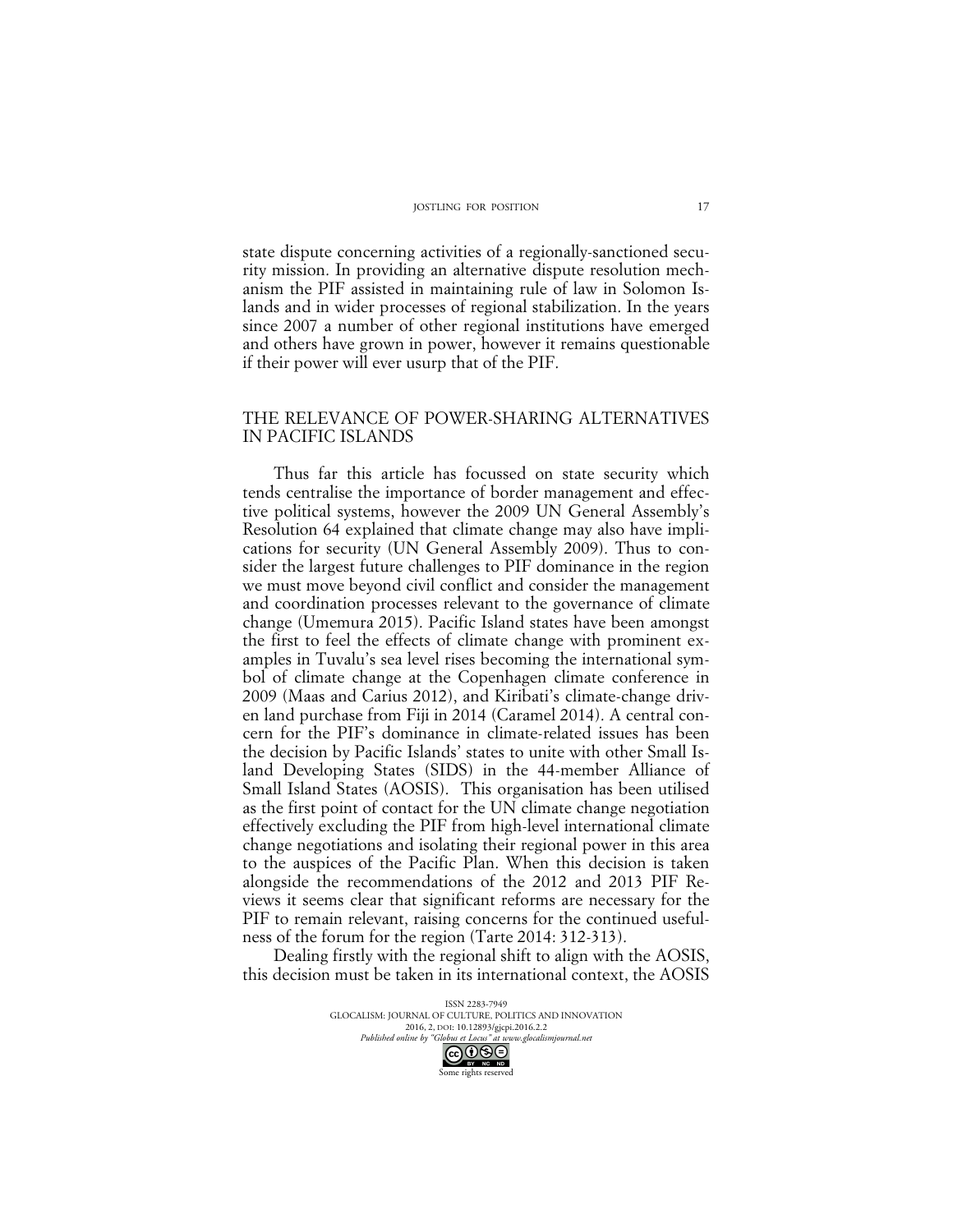is part of a wider framework of UN recognition for the problems and issues faced by SIDS in combatting climate change. As such, although the decision may lessen the role of the PIF in climate negotiations at the UN it is not a direct reflection on the regional power of the institution, rather recognition that to drive international change a larger alliance of states is necessary. Further the decision represents a logical step as the UN Framework Convention on Climate Change (UNFCCC) is recognised as the institution most likely to lead reductions in greenhouse gases (Barnett and Campbell 2010: 90), and further an acceptance that no single Pacific Island country (PIC) could single-handedly stay abreast of all issues being negotiated at the COPs (Barnett and Campbell 2010). Secondly, the PIF Reviews in 2012 and 2013 highlight a heavy reliance on funding from Australia and, to a lesser extent, New Zealand, and the corresponding influence of these neighbours have on the goals and objectives of the PIF. To a certain extent the diplomatic sway these countries gain from other smaller states due to their dominant positions in the PIF funding structures challenges the regional character of the institution, however, pragmatically speaking there will always be a stronger state or partner in regional blocs.

Partially in response to challenges to perceived challenges to the regional character of the institution some Pacific states have aligned in other formats to ensure state sovereignty and independence in their political objectives. Potentially the most significant impediment for the continued regional dominance of the PIF has been establishment of the Pacific Islands Development Forum (PIDF) by Pacific Islands' leaders as a Pacific Islands-only forum, hence excluding Australia and New Zealand from membership. The PIDF has been marketed as "the Pacific's most inclusive South-South platform for action on the Green/Blue Economy" (PIDF 2015) and as the logical first point of contact for the Pacific sub-regional link in discussions with regional-based UN highlevel political forums. In contending the PIF's regional relevance may have lowered it must be understood that an increase in regional institutions is not new in the Pacific with other regionally characterised structures such as: the Melanesian Spearhead Group (MSG) being comprised of Papua New Guinea, Solomon Islands, Vanuatu, Fiji and Front de Liberation Nationale Kanak et Socialiste (FLNKS); the Secretariat of the Pacific Community which in-

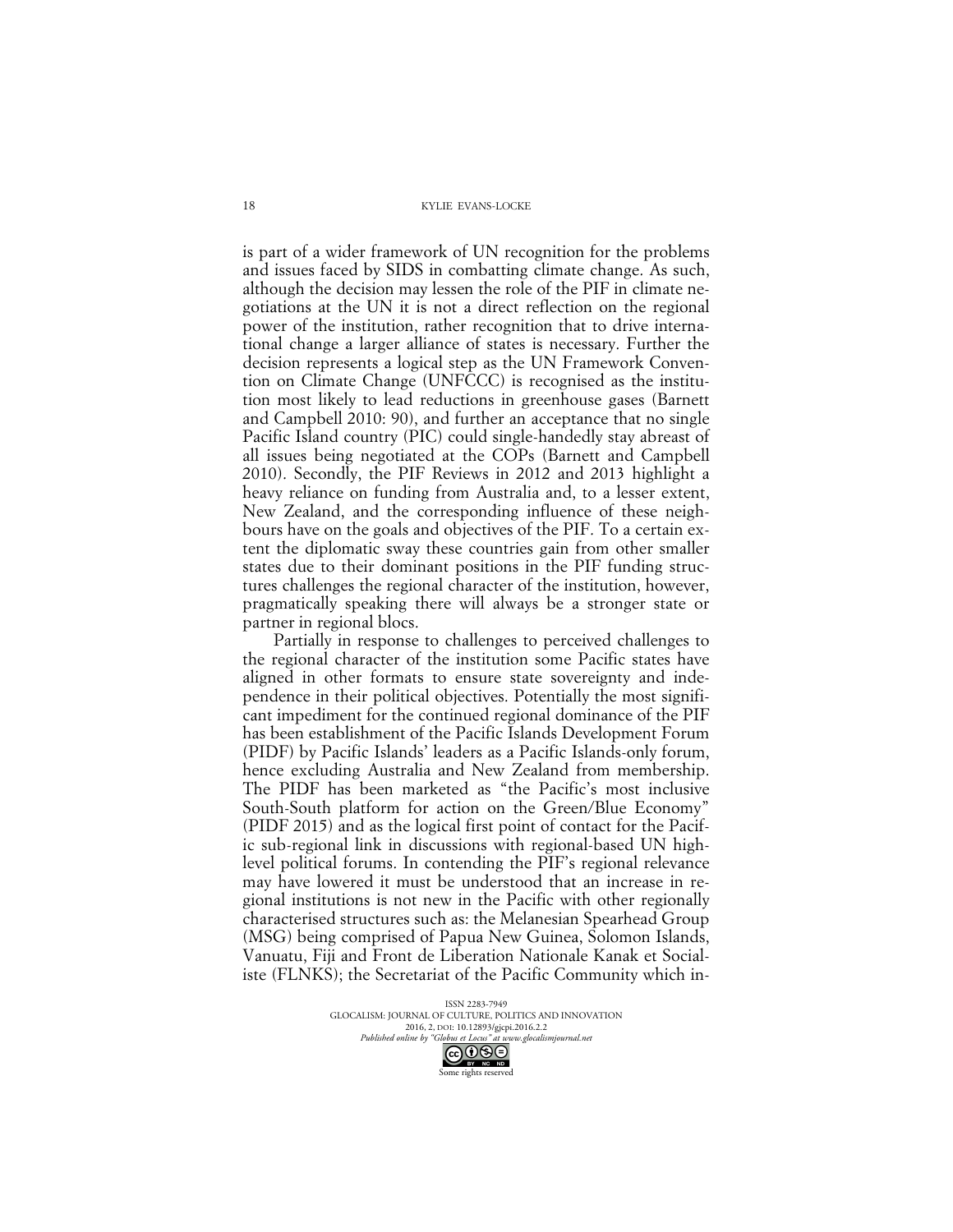cludes 22 Pacific Island countries and four major members of Australia, France, New Zealand, and the USA; The Forum Fisheries Agency; the Secretariat of the Pacific Regional Environment Programme; the South Pacific Tourism Organisation; the Pacific Power Association and the Pacific Aviation Safety Office all active in the region (DFAT 2016). To counter the importance placed on Pacific Islands' regional organisational alternatives, Poling (2013) argues the PIDF is relatively small and lacks the financing of the PIF stating it "is not and is unlikely to become a competitor to the Pacific Islands Forum… as the coordinating hub for Pacific development." Similarly, May argues in relation to the four-member MSG, "it seems unlikely that the MSG or some other MSG Plus grouping poses a serious challenge to the Pacific Islands Forum" (2011: 7). Although the MSG seems to have gained some regional power recently with the isolation of Fiji until 2014, the grouping has a relatively small member base, has not sufficiently capitalised on trade policy (Newton Cain 2015), although has significantly improved with the MSG Free Trade Agreement changes in 2013 (Marawa 2015). Although importantly it lacks the thorough funding base provided by Australia and New Zealand to the PIF as the largest "regional states" are not members. Given these accounts the likelihood of the MSG wholesale replacing the value of the PIF seems remote.

There are varied responses to why Pacific regionalism seems to be changing course with several applicable explanations, the most prevalent centres on the rise of China and new international players in the region (Wesley-Smith 2013; Hameiri 2015; Firth and Carter 2015). A secondary explanation explores the more activist role being taken by the MSG as a response to perceived failures in current regional infrastructure which leaves Pacific Island states reliant on development approaches and funding from Australia and New Zealand (Pareti 2013a), and wanting a greater level of control in the policy directions of their states and wider region (Tarte 2014). Overall it seems although the PIF was important as a circuit breaker in the RAMSI diplomatic disputes of 2006-07, the wider role of the institution is debateable when discussing the region's approach to security, especially human-security centred issues such as climate change and trade. In relation to security apparatuses the PIF appears to maintain its role as the prime regional association, however the link between PIF funding, Australia's

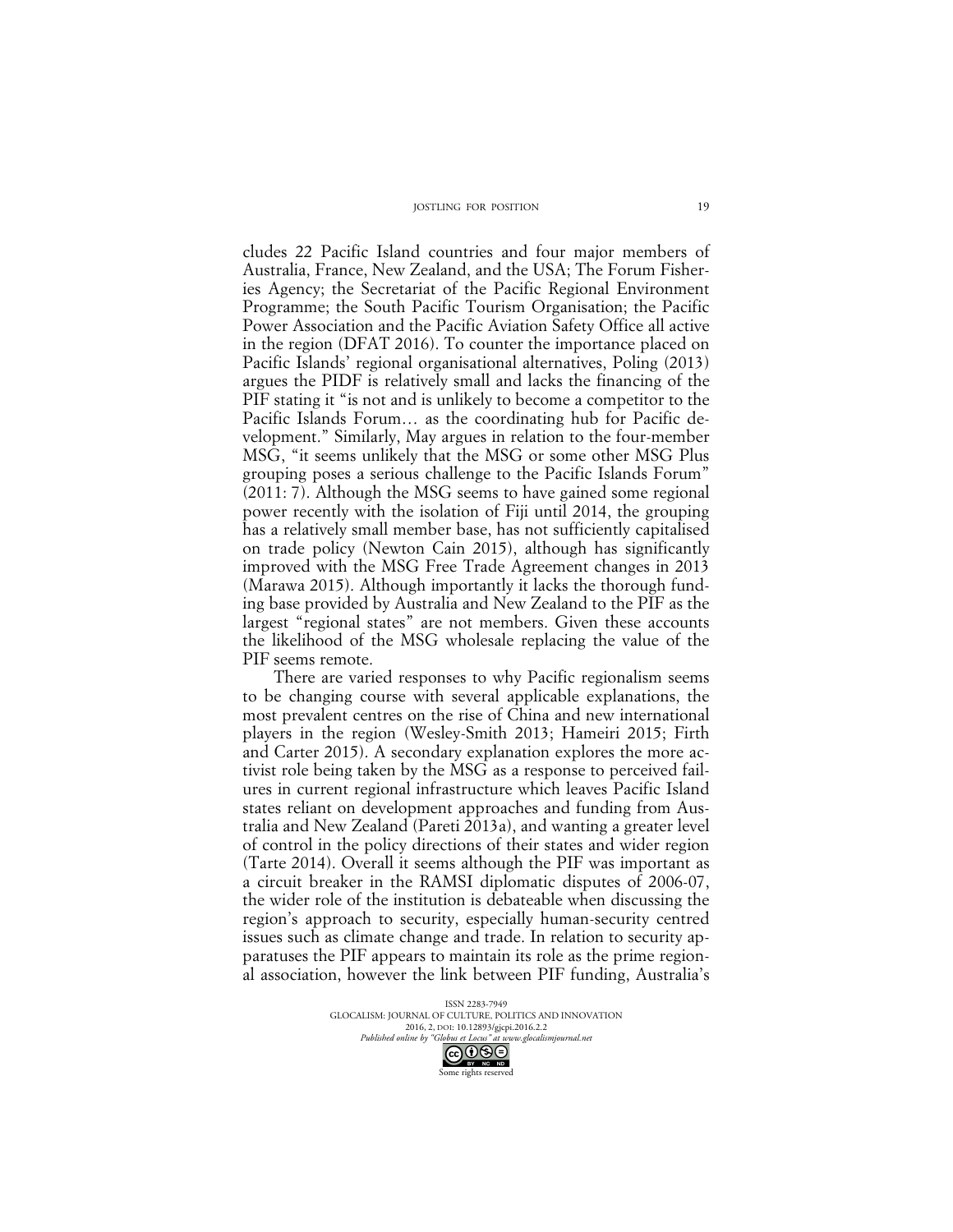regional dominance and its continued role in securitization of the region is problematic for the regional character and perceptions of inclusiveness in PIF decisions.

### **CONCLUSIONS**

The role of regional associations in ensuring regional stability is important as they often provide political guidance, dispute resolution between bloc members and assistance in times of conflict or peril. The Pacific Islands Forum has a long history in the Oceanic region and this article has provided a case study of its role through its intervention in RAMSI activities in 2007. However, regional political power is dynamic and constantly shifting, the shifted role of the PIF in regards to climate change and the increase in other regional associations has to a certain extent diluted the importance of the institution in maintaining regional security. A number of scholars have stated it is unlikely the PIF will be wholesale replaced by newer regional associations such as the smaller MSG or Pacific-Islands only PIDF. However it seems likely the power of the institution will recede in coming years when the region's political stability becomes more interwoven with the effects of climate change and ensuring adequate implementation of adaptation processes. Overall the PIF continues to play a central role in the regional governance of the Western Pacific although relies heavily on funding from middle powers such as Australia and New Zealand which provides a certain level of diplomatic sway in PIF decisions and alignment of strategic regional goals. As was stated by Haacke and Williams, Australia appears to be the local hegemon with tendencies that suggest a tight rein on the direction of the PIF. It is quite possible these tendencies will, in the future, further extend the PIF's reputation for being tightly aligned with middle power needs, rather than the needs of smaller developing states which account for the majority of its members.

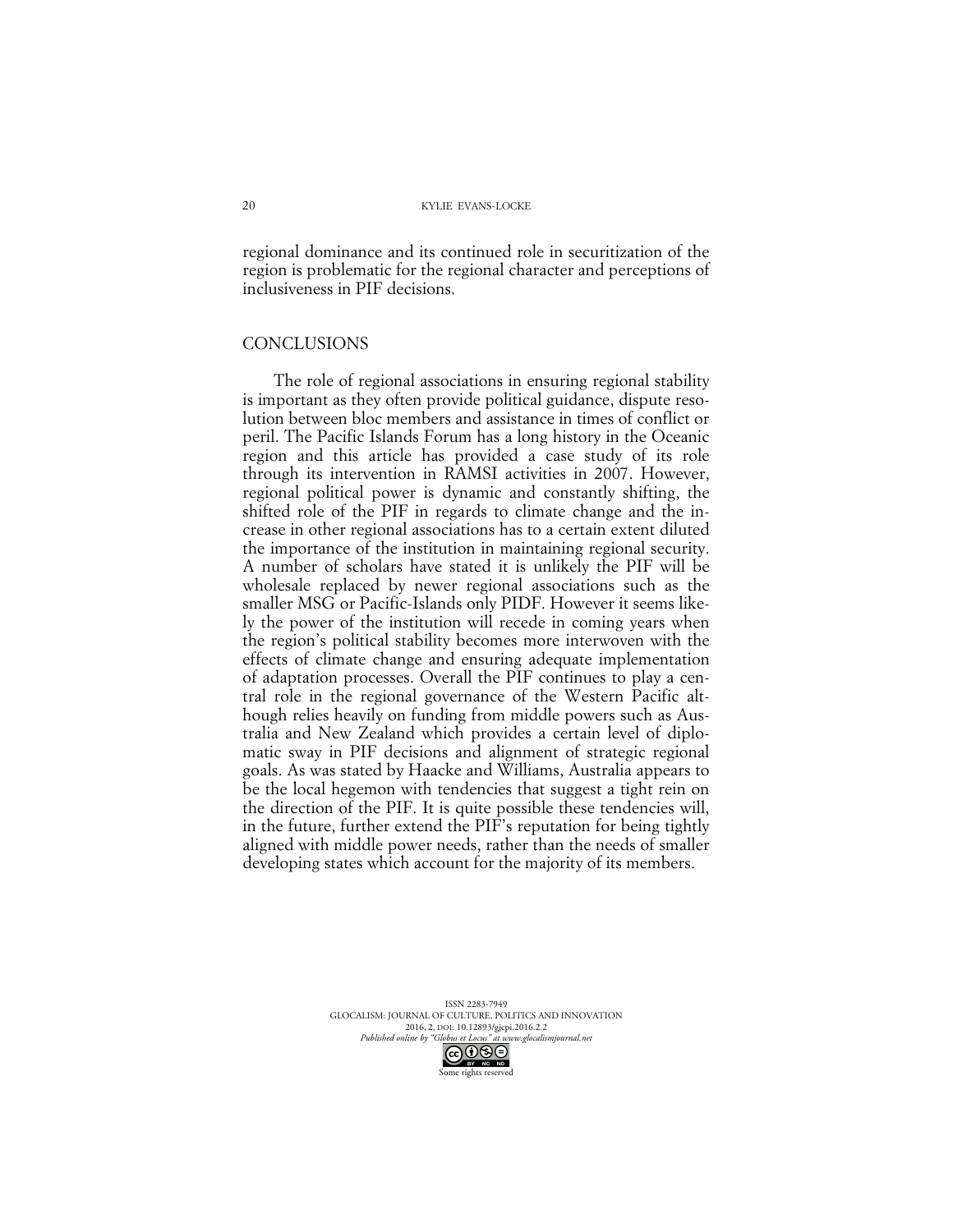#### **NOTES**

<sup>1</sup> The term "Pacific Way" was first used by Ratu Sir Kamisese Mara in 1970 and is understood to refer to actual or assumed common elements in Pacific Island cultures, specifically used in dealing with non-Pacific people – often as a method of exclusion (see Crocombe 1976).

<sup>2</sup> There was debate concerning the inclusion of Forum Secretary Peter Forau, possibly due to his Solomon Islander heritage, so the team was reduced to two members shortly after its inception in 2007.

#### **REFERENCES**

M. Allen (2013), *Greed and Grievance ex-militants' perspectives on the conflict in Solomon Islands, 1998-2003* (University of Hawai'i Press, Honolulu).

Australian Parliament (2010), *Pacific Islands Forum*, 15 July 2010, http://www.aph.gov.au/ About\_Parliament/Parliamentary\_Departments/Parliamentary\_Library/Browse\_by\_Topic/Clim ateChange/Governance/International/otherInternational/pif.

J. Barnett and J. Campbell (2010), *Climate change and small island states: power, knowledge, and the South Pacific* (Earthscan, London).

J. Batley (2012), Personal Interview conducted on 11 September 2012.

J. Braithwaite, S. Dinnen, M. Allen, V. Braithwaite and H. Charlesworth (2010), *Pillars and Shadows: Statebuilding as peacebuilding in Solomon Islands* (ANU EPress, Canberra).

L. Caramel (2014), *Besieged by the rising tides of climate change, Kiribati buys land in Fiji*, Environment, in "The Guardian"*,* 1 July 2014, http://www.theguardian.com/ environment/2014/jul/01/kiribati-climate-change-fiji-vanua-levu.

L. Charles-Jones (2011), *Assessing Australia's Regional Interventions: The Solomon Islands 2003 and East Timor 2006*, in "Sheddon Papers" (Centre for Defence and Strategic Studies, Commonwealth of Australia: Canberra).

J. Corbett and T. Wood (2013), *Profiling Politicians in Solomon Islands: Professionalisation of a Political Elite?*, in "Australian Journal of Political Science", 48 (3), pp. 320-334.

R. Crocombe (1976), *The Pacific Way: An emerging identity* (Lotu Pacifica Publications, Suva).

DFAT (2016), *Pacific Islands regional organisations*, http://dfat.gov.au/internationalrelations/ regional-architecture/pacific-islands/pages/pacific-islands-regional-organisation.aspx.

G. Dobell (2007a), *Australia's influence in the "arc of instability"*, in "ABC Radio National", 25 Feb 2007.

G. Dobell (2007b), *Downer criticizes Solomons PM over RAMSI*, in "ABC Radio", PM, 9 Feb 2007, http://www.abc.net.au/pm/content/2007/s1844425.htm.

A. Downer (2013), Telephone Interview conducted on 27 November 2013.

Enchanced Consultative Mechanism (2008), *Taskforce Report Enhanced Consultative Mechanism (ECM)*, 22 February 2008 (Solomon Islands Government, Honiara), http:// www.scoop.co.nz/stories/WO0802/S00280.htm.

K. Evans (2014), *Fault in the mandate and flaws in state-building logic: The Regional Assistance Mission to Solomon Islands*, in "Flinders Journal of History and Politics", 30, pp. 58-84.

S. Firth and G. Carter (2015), *The Mood in Melanesia after the Regional Assistance Mission to Solomon Islands*, in "Asia and the Pacific Policy Studies", 3(1), pp. 16-25.

J. Frewen (2013), Telephone Interview conducted on 2 September 2013.

G. Fry (2005), *Pooled regional governance, in the Island Pacific: Lessons from history*, in S. Chand (ed.), *Pacific Island Regional Integration and Governance* (ANU E Press, Canberra), pp. 89-104.

> ISSN 2283-7949 GLOCALISM: JOURNAL OF CULTURE, POLITICS AND INNOVATION 2016, 2, DOI: 10.12893/gjcpi.2016.2.2<br>nline by "Globus et Locus" at www.glocalismiournal.net Published online by "Globus et Locus" at v

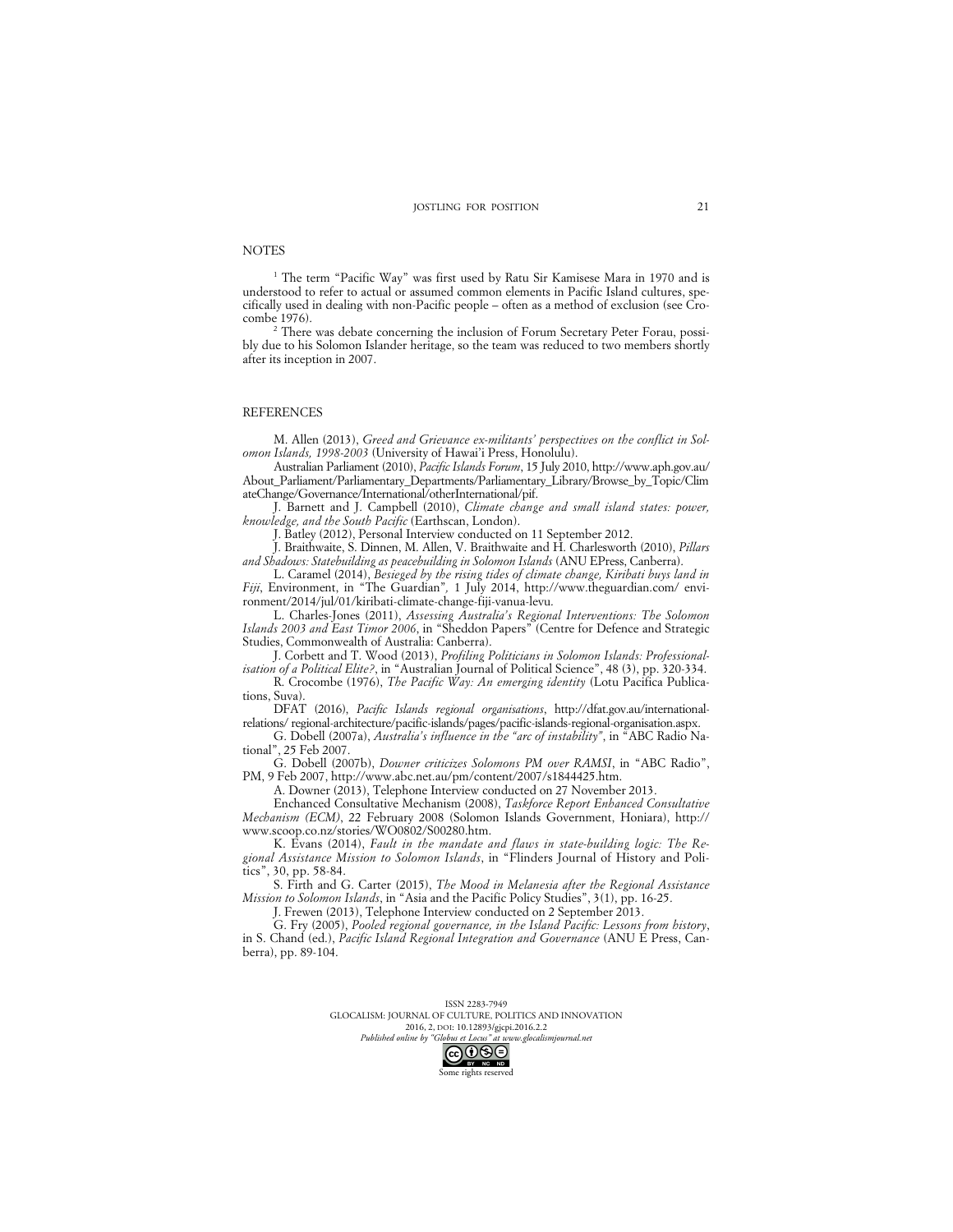UN General Assembly (2009), *Climate change and its possible security implications*, 63rd session, 18 May 2009, https://documents-dds-ny.un.org/doc/UNDOC/LTD/N09/ 342/21/PDF/N0934221.pdf?OpenElement.

T. George (2013), Telephone Interview conducted 5 December 2013.

J. Haacke and P. Williams (2009), *Regional Arrangements and Security Challenges: A Comparative Analysis*, Working Paper No. 52, in "Regional and Global Axes of Conflict", Crisis States Research Centre and George Washington University, July 2009, http:// eprints.lse.ac.uk/24696/1/WP52.2.pdf.

M. Haas (1989), *The Pacific Way: regional cooperation in the South Pacific* (Praeger, New York).

S. Hameiri (2015), *China's "charm offensive" in the Pacific and Australia's regional order*, in "The Pacific Review".

G. Hassall (2005), *Alternative Dispute Resolution in Pacific Island Countries*, in "Journal of South Pacific Law", 9 (2), https://www.usp.ac.fj/index.php?id=13306.

C. Hawksley (2009), *Australia's aid diplomacy and the Pacific Islands: change and continuity in middle power foreign policy*, in "Global Change, Peace and Security", 21 (1), pp. 115-130.

J. Hayward-Jones (2014), *Australia's costly investment in Solomon Islands: The lessons of RAMSI*, May 2014 (Lowy Institute, Sydney).

L. Jones (2007), *PM's ascension is Moti's misfortune*, in "Sydney Morning Herald", World, 21 December 2007, http://www.smh.com.au/news/world/pms-ascension-is-motismisfortune/2007/12/20/1197740468162.html.

D.M. Jones (2008), *Security and democracy: the ASEAN charter and the dilemmas of regionalism in South-East Asia*, in "International Affairs", 84 (4), pp. 735-756.

A. Maas and A. Carius (2012), *Territorial Integrity and Sovereignty: Climate Change and Security in the Pacific and Beyond*, in J. Scheffran, H.G. Brauch and J. Schilling (eds.), *Climate Change, Human Security and Violent Conflict*, 8 (Hexagon Series on Human and Environmental Security and Peace, London), pp. 651-665.

S. Marawa (2015) *Negotiating the Melanesian Free Trade Area*, in G. Fry and S. Tarte (eds.), *The New Pacific Diplomacy* (ANU E Press, Canberra), Chapter 13.

N. Markovic (2009), *A timeline of the 2009 political crisis in Fiji and key regional reactions* (Parliament of Australia, Canberra).

D. Martin (2007), *Australia's Pacific Paradox*, in "Radio National", Background Briefing, 8 April 2007, http://www.abc.net.au/radionational/programs/ backgroundbriefing/australias-pacific-paradox/3396510.

D. McDougall (2006), *New Interventions, Old Asymmetries: Australia and the Solomon Islands*, in "New Critic", 3, http://www.ias.uwa.edu.au/new-critic/three/ newinterventions.

D. McDougall (2011), *Australia and regional order in the South Pacific and beyond*, IPSA/ECPR Joint Conference, 16-19 February 2011, University of Sao Paulo, http:// paperroom.ipsa.org/papers/paper\_26196.pdf.

MFAT (2014), *Nauru-key Facts, New Zealand Ministry of Foreign Affairs and Trade*, http://www.mfat.govt.nz/Countries/Pacific/Nauru.php.

C. Moore (2008), *Uncharted Pacific Waters: The Solomon Islands Constitution and the Government of Prime Minister Manasseh Sogavare, 2006-07*, in "History Compass", 6 (2), pp. 488-509.

G. L. Nanau (2008), *Intervention and nation building in the Solomon Islands*, in G. Fry and T. Kabutaulaka (eds.), *Intervention and State‐Building in the Pacific* (Manchester University Press, Manchester), pp. 151–53.

T. Newton Cain (2015), *The Renaissance of the Melanesian Spearhead Group*, in G. Fry and S. Tarte (eds.), *The New Pacific Diplomacy* (ANU E Press, Canberra).

Pacific Islands Forum (2016), *Mission and Vision, Pacific Islands Forum Secretariat*, http://www.forumsec.org/pages.cfm/about-us/mission-goals-roles/.

Pacific Islands Forum (2014) http://www.forumsec.org/pages.cfm/about-us/.

ISSN 2283-7949 GLOCALISM: JOURNAL OF CULTURE, POLITICS AND INNOVATION 2016, 2, DOI: 10.12893/gjcpi.2016.2.2<br>nline by "Globus et Locus" at www.glocalismiournal.net